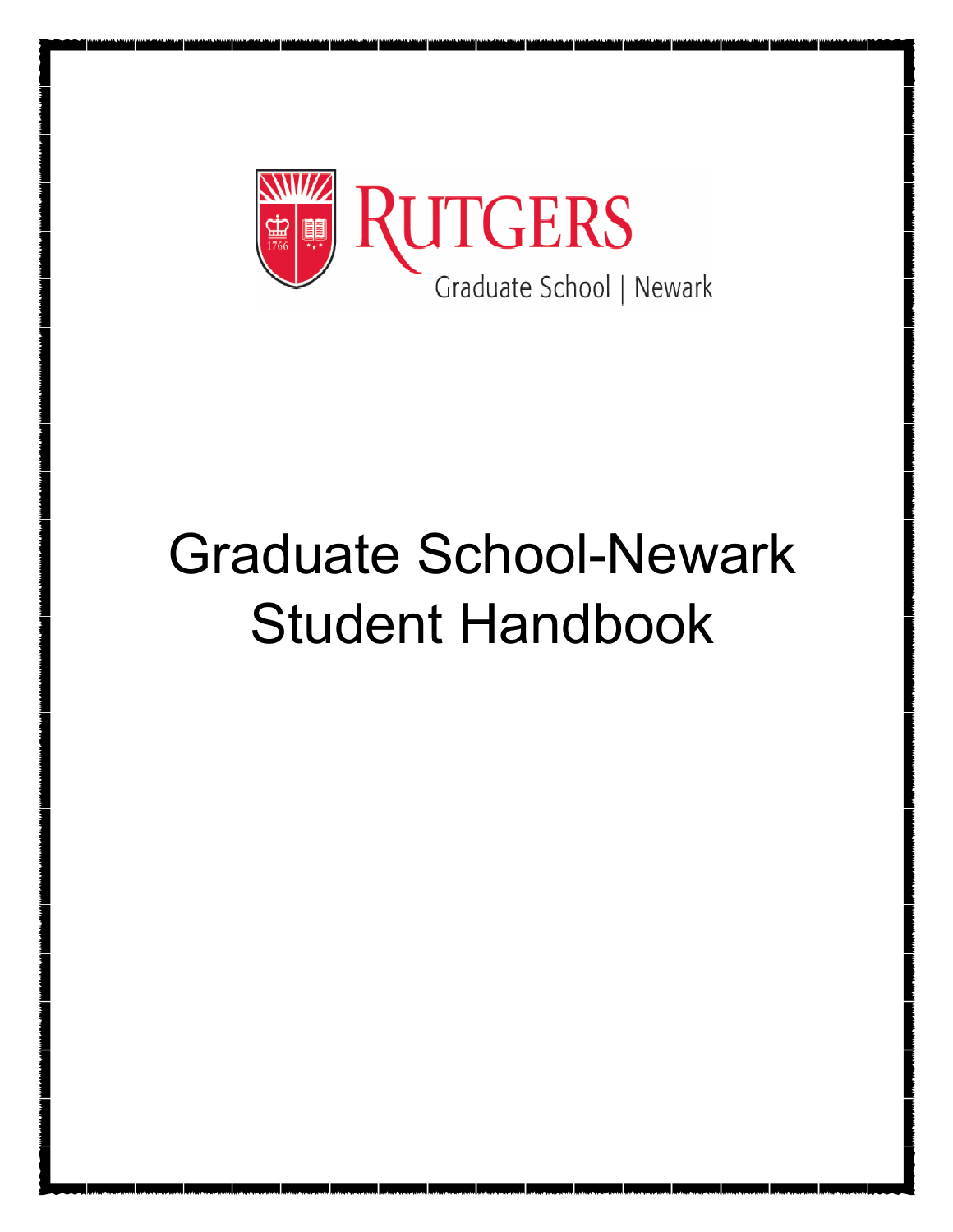## **Table of contents**

| <b>Section 1</b>                                        | <b>General Information</b> |
|---------------------------------------------------------|----------------------------|
| <b>Student Responsibility</b>                           | 3                          |
| Absence Due to Religious Observance                     | 3                          |
| <b>Academic Integrity Policy</b>                        | 3                          |
| University Code of Student Conduct Summary              | 5                          |
| Peer-to-Peer File Sharing                               | 5                          |
| Services for Students with Disabilities                 | 6                          |
| <b>Policy Prohibiting Discrimination and Harassment</b> | 6                          |
| <b>General Requirements for Doctoral Students</b>       | 6                          |

| <b>Section 2</b>                             | <b>Admissions &amp; Registration</b> |
|----------------------------------------------|--------------------------------------|
| <b>Admissions Examinations</b>               | 8                                    |
| Readmission                                  | 8                                    |
| <b>Continuous Registration</b>               | 8                                    |
| <b>Matriculation Continued</b>               | 8                                    |
| <b>Full Time Matriculation Continued</b>     | 9                                    |
| FT Study On Campus                           | 9                                    |
| FT Study Off Campus                          | 10                                   |
| Change of Registration and Withdrawals       | 10                                   |
| Change of Program                            | 11                                   |
| Intra-Institution Registration               | 11                                   |
| <b>Exchange Registration</b>                 | 12                                   |
| Courses Taken "Not-for-Credit"               | 12                                   |
| <b>Course Repeat Policy</b>                  | 12                                   |
| <b>Auditing Courses without Registration</b> | 12                                   |
| <b>Transfer of Credit</b>                    | 13                                   |
|                                              |                                      |

| <b>Section 3</b>                              | <b>Grades &amp; Grading</b> |
|-----------------------------------------------|-----------------------------|
| <b>Conditional Grades and Pre-Fix Symbols</b> | 13                          |
| Time Limits for Incompletes                   | 14                          |
| Holds                                         | 14                          |
| <b>Student Complaints about Grades</b>        | 15                          |
| <b>Scholastic Standing</b>                    | 15                          |
| <b>Termination of Studies</b>                 | 15                          |
| Appeal                                        | 16                          |

#### **Section 4 Completion of Degrees & Graduation Requirements**

| <b>Time Limits for Degrees</b>                  | -17 |
|-------------------------------------------------|-----|
| Graduation                                      | 17  |
| <b>Grading Rubric</b>                           | 18  |
| Requirements & Deadlines for Ph.D. Candidates   | 18  |
| Requirements & Deadlines for Masters Candidates | 20  |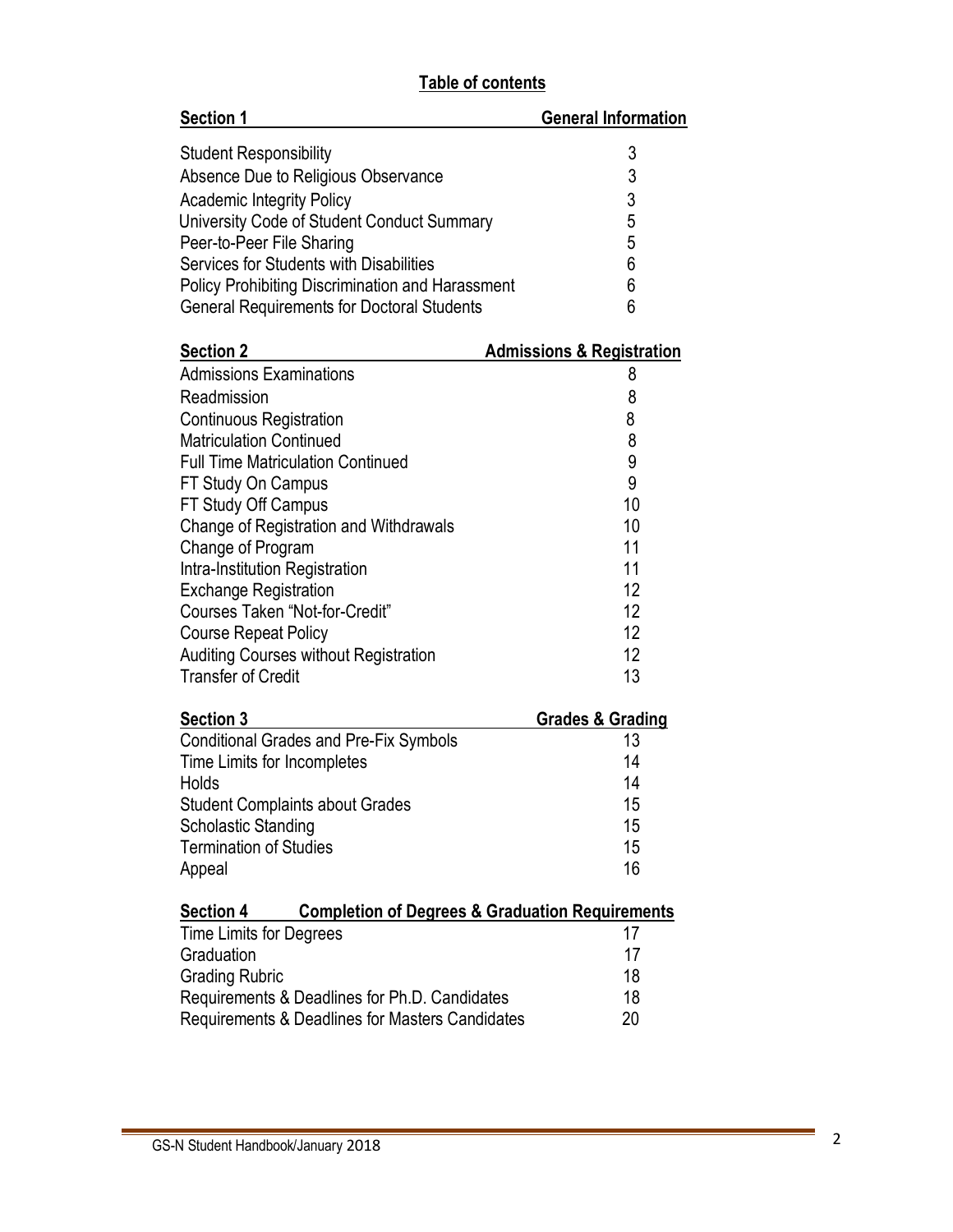# **GENERAL INFORMATION**

#### **Student Responsibility to Keep Informed**

This handbook provides a brief summary of some the policies that govern graduate work in all Ph.D. programs at Rutgers University-Newark, and Masters programs in the Arts & Sciences. Students are expected to refer to the online catalog and to familiarize themselves with the principal rules and regulations contained in it. All academic and other regulations established by the faculty and the administration of the Graduate School–Newark and the Board of Governors of the university are subject to amendment at any time. Any significant changes made after the publication of this handbook will be made available to students on the Graduate School-Newark website. In general, students should address their questions to their graduate program directors. Questions related to general graduate student rules under the jurisdiction of the Graduate School–Newark may also be directed to the Office of the Dean, Conklin Hall, Suite 241. For policies related to Masters programs in the professional schools (SPAA, Nursing, SCJ, or the Law School) please contact the dean's offices in those schools.

#### **Absence Due to Religious Observance**

It is the policy of the university to excuse without penalty students who are absent because of religious observances and to allow these students to make up work missed because of such absences. Examinations and special required out-of-class activities ordinarily will not be scheduled on those days when such students refrain from participating in secular activities. Absences for reasons of religious obligation are not counted for reporting purposes. A student not in attendance for an examination because of required religious observance will be given an opportunity to make up the examination without penalty.

### **Academic Integrity Policy (Summary)**

As an academic community dedicated to the creation, dissemination, and application of knowledge, Rutgers is committed to fostering an intellectual and ethical environment based on the principles of academic integrity. Academic integrity is essential to the success of the university's educational and research missions, and violations of academic integrity constitute serious offenses against the entire academic community. This academic integrity policy is designed to guide students as they prepare assignments, take examinations, and perform the work necessary to complete their degree requirements. The principles of academic integrity require that a student:

- Properly acknowledge and cite all use of the ideas, results, or words of others.
- Properly acknowledge all contributors to a given piece of work.
- Make sure that all work submitted as his or her own in a course or other academic activity is produced without the aid of unsanctioned materials or unsanctioned collaboration.
- Obtain all data or results by ethical means and report them accurately without suppressing any results inconsistent with his or her interpretation or conclusions.
- Treat all other students in an ethical manner, respecting their integrity and right to pursue their educational goals without interference. This requires that a student neither facilitate academic dishonesty by others nor obstruct their academic progress.
- Uphold the canons of the ethical or professional code of the profession for which he or she is preparing.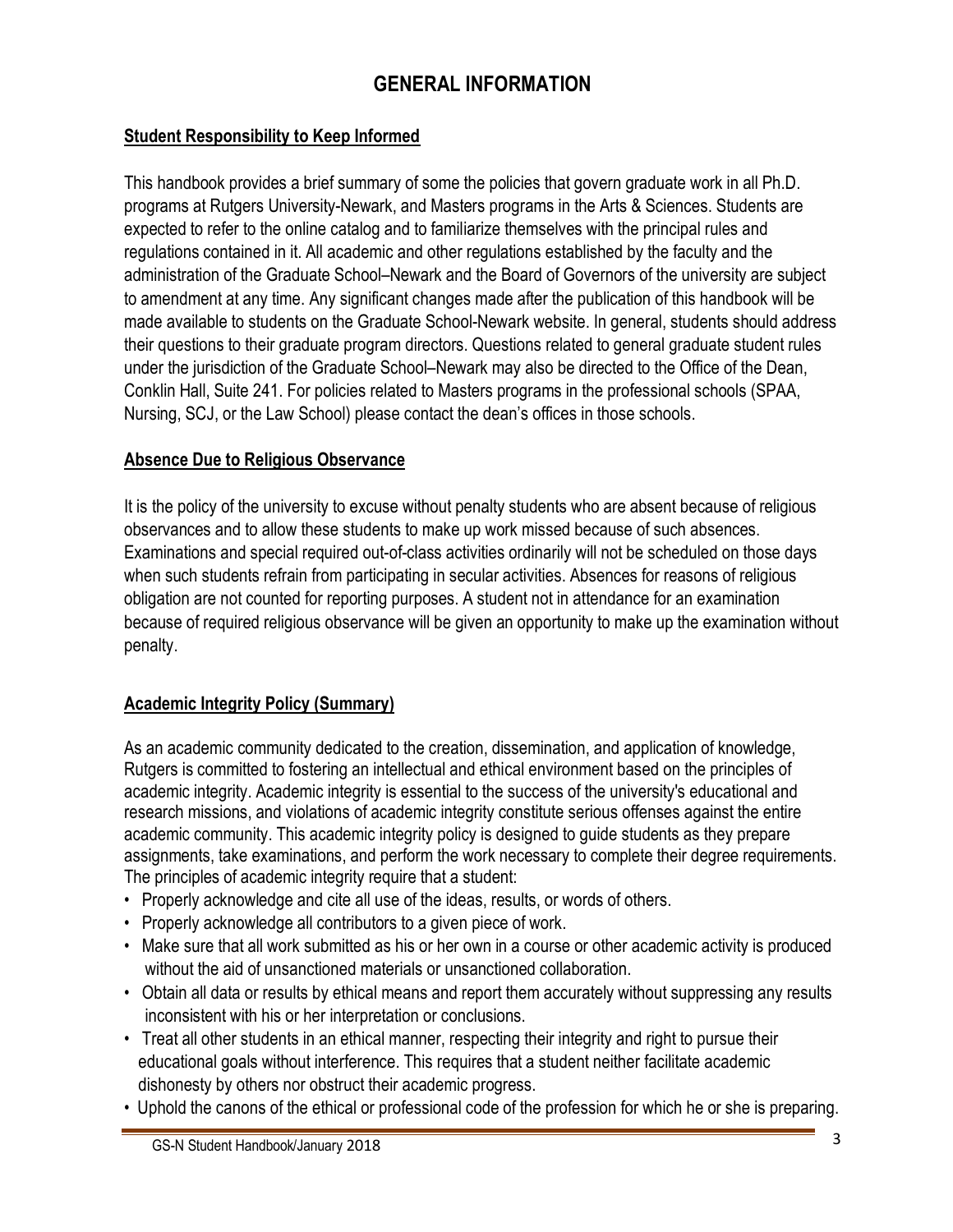Adherence to these principles is necessary in order to ensure that:

- Everyone is given proper credit for his or her ideas, words, results, and other scholarly accomplishments.
- All student work is fairly evaluated and no student has an inappropriate advantage over others.
- The academic and ethical development of all students is fostered.
- The reputation of the university for integrity in its teaching, research, and scholarship is maintained and enhanced.

Failure to uphold these principles of academic integrity threatens both the reputation of the university and the value of the degrees awarded to its students. Every member of the university community therefore bears a responsibility for ensuring that the highest standards of academic integrity are upheld. The university administration is responsible for working with faculty and students to foster a strong institutional culture of academic integrity, for providing effective educational programs that create an understanding of and commitment to academic integrity and for establishing equitable and effective procedures to deal with allegations of violations of academic integrity.

The faculty shares with the administration the responsibility for educating students about the importance and principles of academic integrity. Faculty members [For purposes of the Academic Integrity Policy, the term faculty member includes not only tenured, tenure-track, and nontenure-track faculty members, but also part-time lecturers, coadjutants, TAs, staff members, and administrators who are serving as the instructor of record in a course; i.e., the instructor responsible for assigning final course grades.] are expected to inform students of the particular requirements regarding academic integrity within their specific courses, to make reasonable efforts to minimize academic dishonesty, and to respond appropriately to violations of academic integrity. Faculty members are strongly encouraged to provide a statement concerning academic integrity and a link to the Academic Integrity Policy on their course syllabi.

Students are responsible for understanding the principles of academic integrity and abiding by them in all aspects of their work at the university. Students are also encouraged to help educate fellow students about academic integrity and to bring all alleged violations of academic integrity they encounter to the attention of the appropriate authorities.

To promote a strong culture of academic integrity, Rutgers has adopted the following honor pledge to be written and signed on examinations and major course assignments submitted for grading: On my honor, I have neither received nor given any unauthorized assistance on this examination (assignment). In addition, students are required to take an online tutorial and pass an online examination on academic integrity in their first semester at Rutgers and to affirm periodically that they understand the Rutgers Academic Integrity Policy and will abide by it in all their academic work.

*Please Note: The complete Academic Integrity Policy can be found at: [http://academicintegrity.rutgers.edu/.](http://academicintegrity.rutgers.edu/)*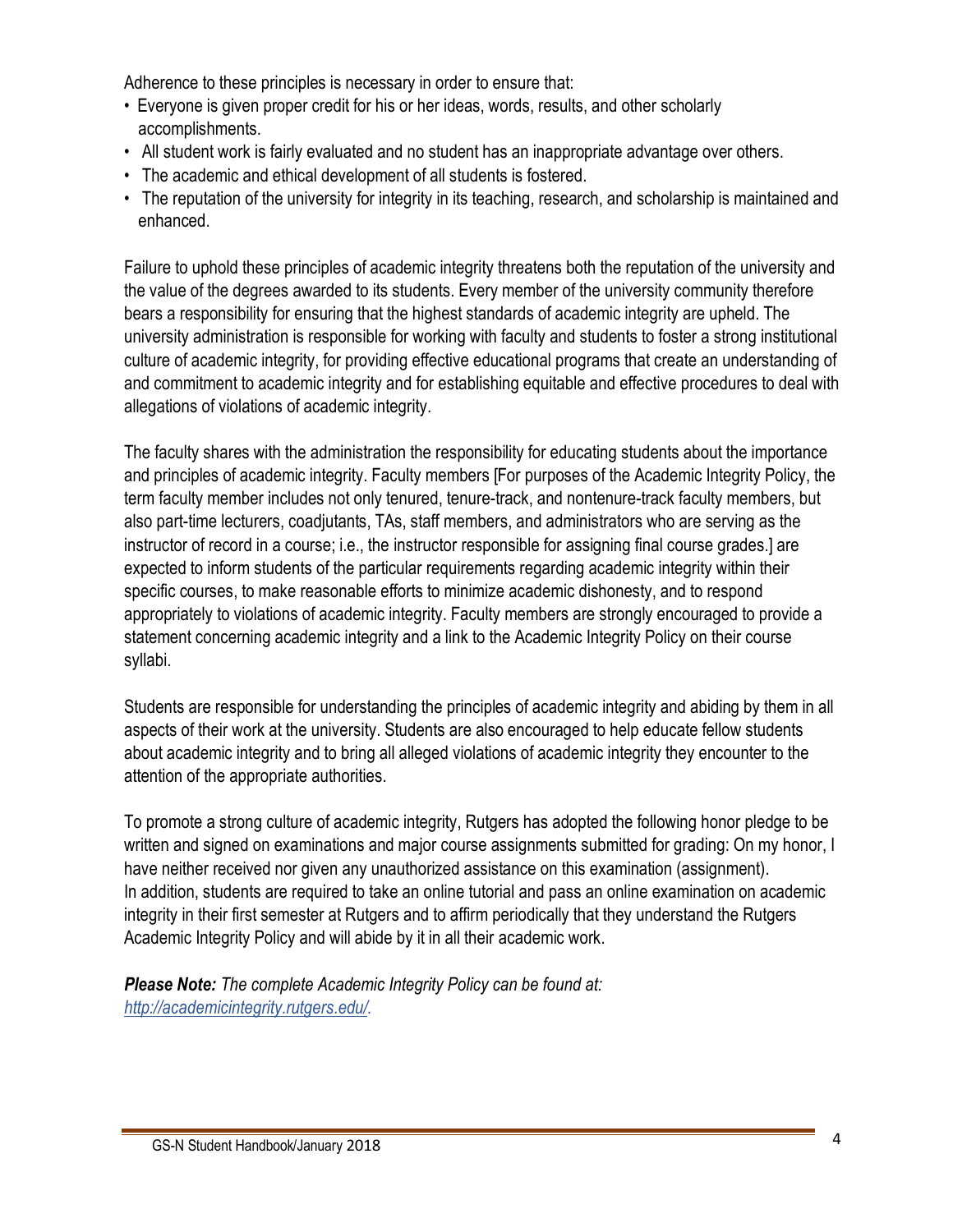### **University Code of Student Conduct (Summary)**

Rutgers, The State University of New Jersey, is dedicated to teaching that meets the highest standards of excellence; to conducting research that breaks new ground; and to turning knowledge into solutions for local, national, and global communities. As it was at our founding in 1766, the heart of our mission is preparing students to become productive members of society and good citizens of the world. When students choose to accept admission to Rutgers, they accept the rights and responsibilities of membership in the university's academic and social community. As members of the university community, students are expected to uphold our stated values by maintaining a high standard of conduct. Because the university establishes high standards for membership, its standards of conduct may exceed federal, state, or local requirements.

The primary purpose of the student conduct process should be to foster the personal, educational, and social development of students. The process should also serve as deterrence to misconduct to enhance the safety and security of the community. Students are expected to take responsibility for their conduct. Disciplinary consequences therefore serve both educational and deterrence objectives.

The complete Student Code of Conduct Policy can be found at: <http://studentconduct.rutgers.edu/disciplinary-processes/university-code-of-student-conduct/>

#### **Peer-to-Peer File Sharing**

Unauthorized distribution of copyrighted material, including unauthorized peer-to-peer file sharing, may subject students to civil and criminal liabilities. The penalties for violation of federal copyright laws may be found at [http://www.copyright.gov/title17/.](http://www.copyright.gov/title17/) 

Violations of copyright law also violate university policy and may subject students to disciplinary action as [outlined in the university's Code of Student Conduct: http://studentconduct.rutgers.edu/disciplinary](http://studentconduct.rutgers.edu/disciplinary-processes/GS-N)processes/university-code-of-student-conduct/

Rutgers policies on peer-to-peer file sharing and unauthorized distribution of copyrighted material using the institution's information technology system include: Acceptable Use Policy for Computing and Information Technology Resources: [http://catalogs.rutgers.edu/generated/rbs\\_0507/pg4600.html](http://catalogs.rutgers.edu/generated/rbs_0507/pg4600.html) [Digital Millennium Copyright Act: http://rusecure.rutgers.edu/content/digital-millennium-copyright-act](http://rusecure.rutgers.edu/content/digital-millennium-copyright-act-compliancePeer-to-Peer)compliance

[Peer-to-Peer Fil](http://rusecure.rutgers.edu/content/digital-millennium-copyright-act-compliancePeer-to-Peer)e Sharing: <http://rusecure.rutgers.edu/p2p>

Copyright Policy:<http://policies.rutgers.edu/PDF/Section50/50.3.7-current.pdf>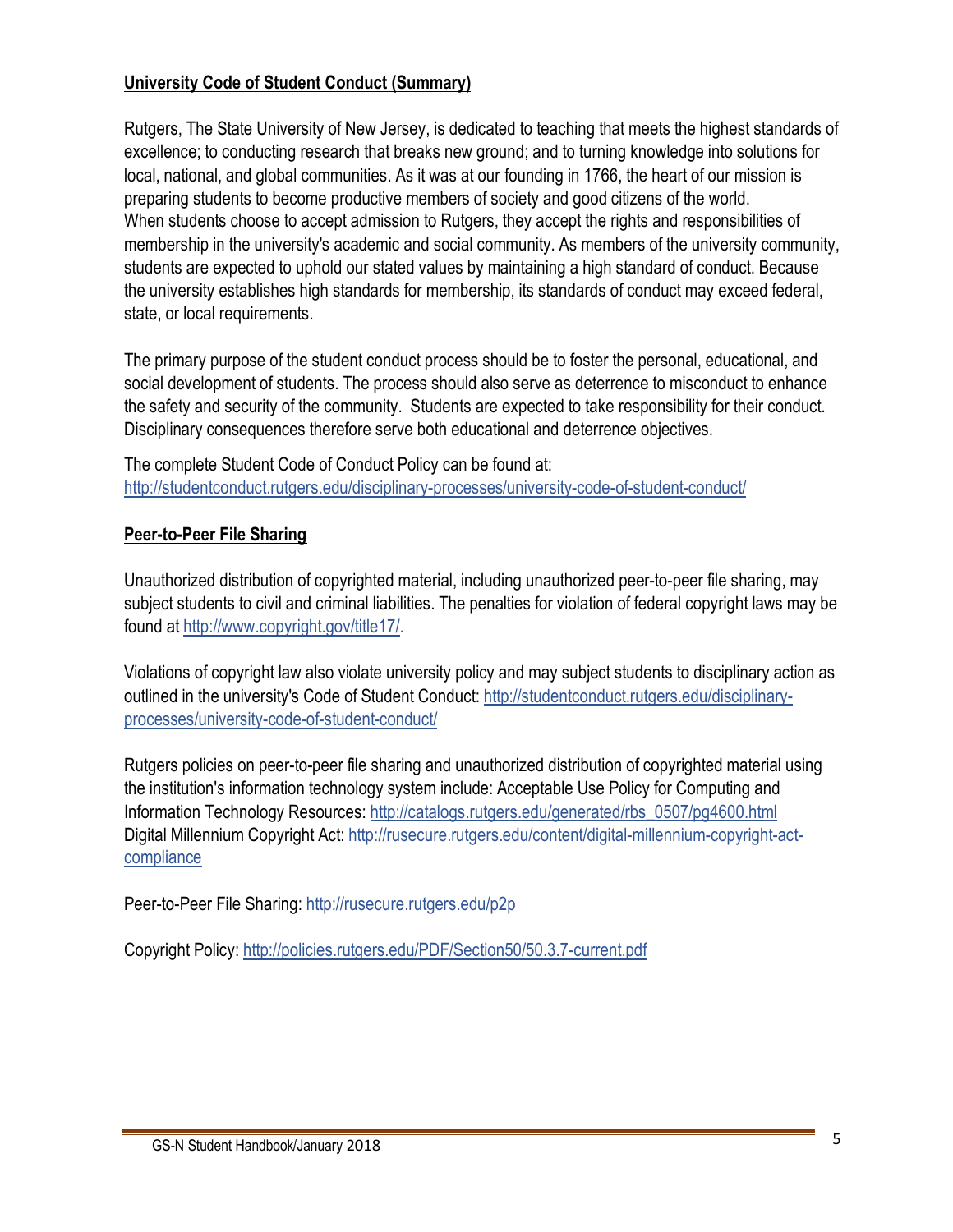#### **Services for Students with Disabilities**

Students with disabilities at Rutgers are entitled to the same benefits, the same quality of student life, and are subject to the same academic requirements as other students. Rutgers is committed to providing reasonable accommodations to meet the needs of eligible students. The Office of Disability Services (phone: 973-353-5375, 800-852-7899 [TTY only], 800-852-7897 [voice only]; email: [dsoffice@echo.rutgers.edu; we](mailto:dsoffice@echo.rutgers.edu)bsite: <https://ods.rutgers.edu> coordinates accommodations for students with disabilities.

Complaints or grievances regarding Rutgers' compliance with the Americans with Disabilities Act of 1990 or Section 504 of the Rehabilitation Act should be directed to the appropriate office as identified in the Office of Disability Services Grievance Procedures: [https://ods.rutgers.edu/ods-resources/grievance.](https://ods.rutgers.edu/ods-resources/grievance)

### **Policy Prohibiting Discrimination and Harassment**

Rutgers, The State University of New Jersey, prohibits discrimination and harassment based upon race, religion, color, national origin, ancestry, age, sex, sexual orientation, gender identity and expression, disability, genetic information, atypical hereditary cellular or blood trait, marital status, civil union status, domestic partnership status, military service, veteran status, and any other category protected by law. Discrimination and harassment compromise the integrity of the university and unfairly interfere with the opportunity for all persons to fully participate in the academic, work, and living environment of the university.

While promoting an environment free from discrimination is everyone's responsibility, the following staff members have been designated to respond to:

Complaints against a Student: Alicia Ponce, Community Standards and Community Development, Paul Robeson Campus Center (973-353-1033 or [mailto:alicia.ponce@rutgers.edu\)](mailto:alicia.ponce@rutgers.edu)

Complaints against an Employee: Lisa Grosskreutz, Director, Office of Employment Equity, University Human Resources [\(848-932-3980 or lisa.grosskreutz@rutgers.edu\) \(fo](mailto:848-932-3980orlisa.grosskreutz@rutgers.edu)r Newark and entire University)

## **General Requirements for Doctoral Students**

Doctoral programs normally are arranged in two phases. In the preliminary phase, the student usually pursues courses of study. This phase is completed when the qualifying examination is passed. In the second part, the student usually pursues courses of research. It is concluded when the dissertation has been accepted and the defense of it approved.

Between admission to the Graduate School–Newark and the conferral of the Ph.D. degree, the student must (1) satisfy the course and other preliminary requirements of the particular graduate program in which he or she is enrolled, (2) pass the comprehensive qualifying examination (a student becomes a formal candidate for the doctorate only after he or she completes successfully the qualifying examination), (3) present the results of the special research in an acceptable dissertation, and (4) pass a final examination related to the subject of the dissertation.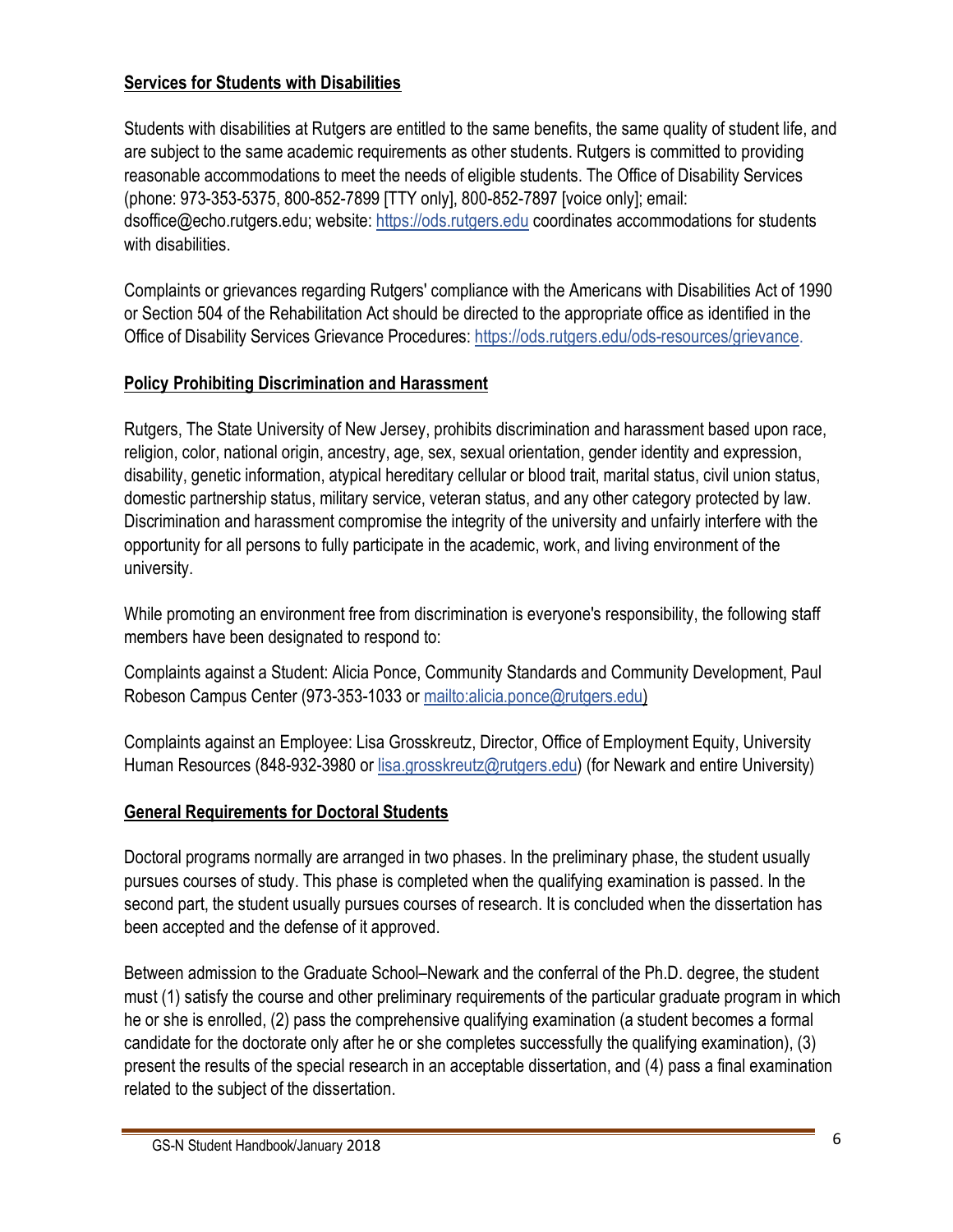#### **Specific credit requirements include the following:**

- 1. The minimum total credits required by the Graduate School–Newark for the doctorate is 60, unless more is required by individual programs.
- 2. A minimum of 18 credits in research must be taken toward the degree, unless more is required by individual programs.
- 3. The minimum total requirement in non-research courses is normally 36 credits. Each student should consult his or her program director.
- 4. No more than 6 credits or two courses with a grade of C or C+ may be used in meeting the requirement for a master's or doctoral degree.
- 5. No more than 6 credits of undergraduate courses numbered below 500 may be used to fulfill the requirement for an advanced degree. The only exception to this rule is the Master of Arts for teachers (M.A.T.) degree program.
- 6. No more than 50 percent of a student's formal coursework may be taken in professional courses.
- 7. Up to 40% of coursework, not research credits, may be transferred from other graduate degreegranting institutions.

For further information on the transfer of credit from other degree programs and other institutions, see Transfer of Credit in the Academic Policies and Procedures chapter. While the standard of work required is left largely in the hands of the student's program faculty, satisfactory progress toward the degree, as determined by the faculty, is required at all times. Students who fail to make satisfactory progress are informed of their problem by their department or committee chair or by the school dean.

Residence requirements for advanced degrees are determined separately by the faculty of each program. Students should consult their graduate directors for information about minimum performance expectations in their particular programs.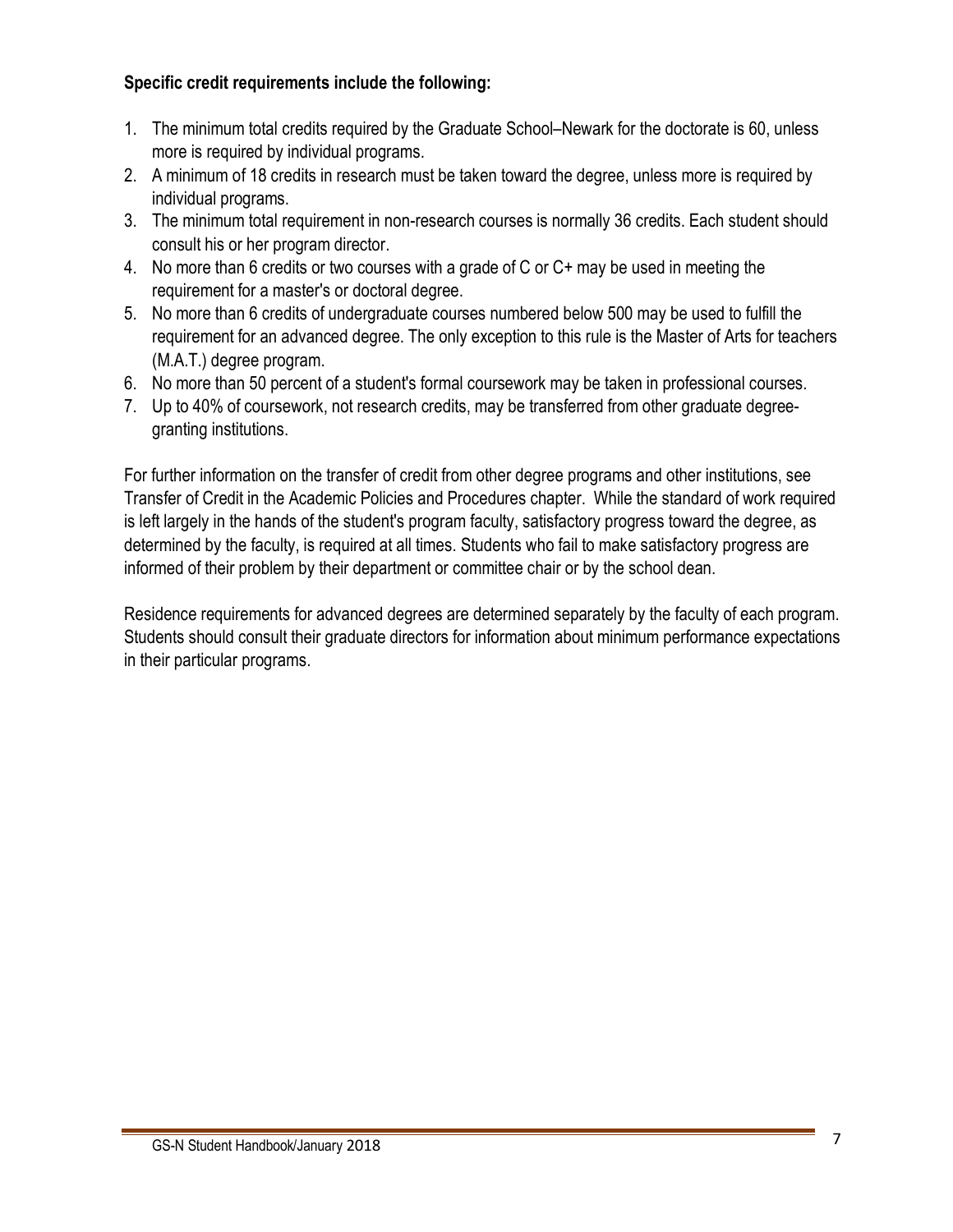# **ADMISSIONS & REGISTRATION**

#### **Admissions Examinations**

All programs except liberal studies, global affairs, management, and jazz history require applicants to take and submit results of the General Test of the Graduate Record Examination (GRE). The management program requires scores for the Graduate Management Admission Test (GMAT). Applicants need not take any tests to gain entry to the jazz history or liberal studies programs, but other supplemental materials are required. Some programs require or recommend that students take the Subject Test of the Graduate Record Examination in addition to the General Test. Applicants should refer to the current application found online at [http://gradstudy.rutgers.edu to](http://gradstudy.rutgers.edu) learn about test requirements set by the program of their choice. The GRE institution code for Rutgers University–Newark is 2512. We do not use department codes. For those students seeking admission to Masters programs in the professional schools (SPAA, Nursing, SCJ or the Law School) please contact the admissions staff in those schools for additional information.

#### **Readmission**

The Office of the Dean of the Graduate School–Newark, not the admissions office, handles all applications by former students who are seeking readmission to the school. The readmission procedure is required of all students who:

- 1. have withdrawn officially from school;
- 2. did not receive a degree in the program for which they were enrolled;
- 3. failed to maintain continuous registration through coursework or matriculation continued status. The student will be assessed a \$60 readmission fee, which is payable to Rutgers University and is paid through the registrar's office.

### **Continuous Registration**

Continuous registration ('matriculation continued" counts) including the semester in which all degree requirements are completed, whether the student is on campus or not (continuous registration in every fall and spring term thereafter until completing the program and earning the degree).

#### **Matriculation Continued 26:001:800**

Students who are obliged to interrupt their studies may, with the approval of their graduate director and the dean of the Graduate School–Newark, register for Matriculation Continued. The tuition/fees for Matriculation Continued can be found on the Newark Business Office website: [https://businessoffice.newark.rutgers.edu. Th](https://businessoffice.newark.rutgers.edu)is category of registration is available only to students not present on campus and not using faculty time and university research facilities. Students may enroll for this option for up to two consecutive semesters. Permission for registration for additional semesters will be given on a case by case basis in extreme circumstances.

There are the various forms of Matriculation Continued in which doctoral candidate may enroll.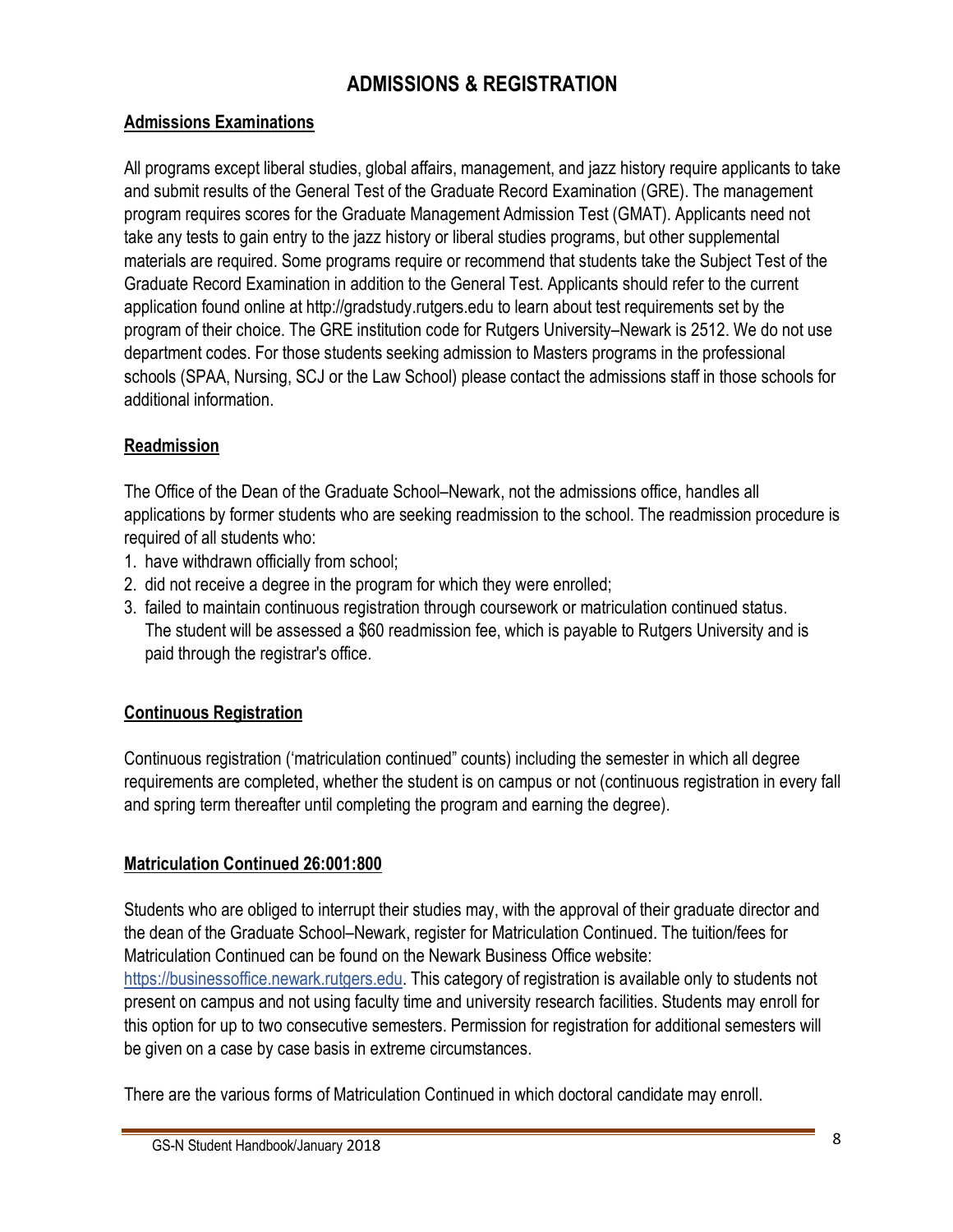**Please Note:** *Extended enrollment in Matriculation Continued may impact your ability to secure financial aid, more specifically federal and/or private loans. Please to read the descriptions below with great care, being sure to consult with your program director to select the course that is most appropriate for your circumstances.* 

*For those students that have been enrolled in Matriculation Continued for several semesters and receive financial aid in the form of loans please consult with your Financial Aid Counselor in the Office of Financial Aid to ensure that your ability to continue to secure loans will not be impacted in future semesters.*

## **Full Time Matriculation Continued 26:001:899**

FT Matric Continued is available for Doctoral students only. Students who are away from campus but working on their theses or dissertations and are in contact with their committees should register either for Full-Time Matriculation Continued and Full-Time Study Off Campus. In some cases, doctoral students who are working full time on their dissertation can, with the approval from the Graduate School–Newark dean's office, register for Full-Time Study On Campus. All of the above, however, requires special approval from the dean of the Graduate School–Newark. The federal Student Aid regulations permit students who are actively working on their doctoral dissertation to be considered for financial aid eligibility or federal student loan deferment if the following conditions are met and adhered to:

- All required coursework must be reviewed and approved by the PhD Program Director
- Student must be classified as Post-Qualifying doctoral candidates
- Students must be actively working on their dissertation and be in contact with his/her dissertation committee
- Students cannot be categorized as Matriculation Continued this status indicates students are taking a break in their studies
- Students must be registered for a minimum of (1) credit hour per semester
- Students can defer loans, but are not eligible for financial aid and cannot register for an additional course

*Students may enroll in matric continue for 2 consecutive semesters and will have to return to GS-N/program for reassessment.*

# **FT Study On Campus 26:001:897**

FT Matric Continued is available for Doctoral students only. Graduate students registered for 9.0 credits or more, are considered FT and pay FT student fees. They are charged the per credit rate for the number of credits enrolled in addition to all FT fees. Email accounts stay current and online access to library resources. These students pay full-time fees and **maybe** eligible for student health benefits, however, questions regarding Student Health for the above must be referred to the Student Health Services or the Office of Risk Management & Insurance:<http://riskmanagement.rutgers.edu/students.htm>

- Students are working on their research/research work
- Students are eligible for financial aid
- Students can defer loans
- Must register for 1.0 research credit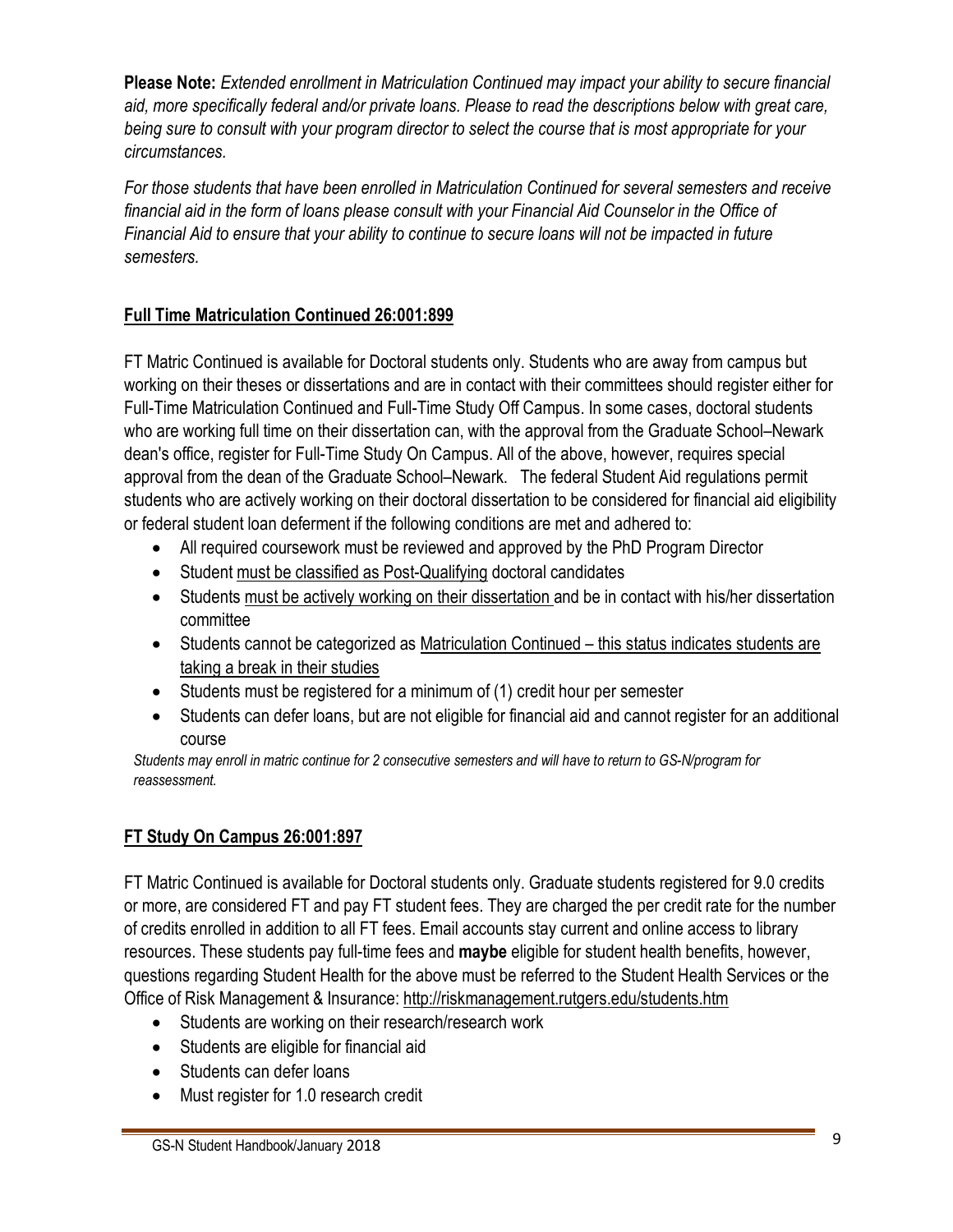• FT Study On/Off campus cannot be used by itself

• Students must be classified as Post-Qualifying doctoral candidates *Students may enroll in matric continue for 2 consecutive semesters and will have to return to GS-N/program for reassessment.*

#### **FT Study Off Campus 26:001:898**

FT Matric Continued is available for Doctoral students only. Graduate students registered for 9.0 credits or more, are considered FT and pay PT student fees. Part time students may register for less than 9.0 credits. Students registered for this course are charged the per credit rate for the number of credits enrolled in addition to Computer Fees. Email accounts stay current and online access to library resources, but no health benefits.

All required coursework must be reviewed and approved by the PhD Program Director

- Student must be classified as Post-Qualifying doctoral candidates
- Students must be actively working on their dissertation and be in contact with his/her dissertation committee
- Students cannot be categorized as Matriculation Continued this status indicates students are taking a break in their studies
- Students must be registered for a minimum of (1) credit hour per semester
- Students can defer loans, but are not eligible for financial aid and cannot register for any additional courses

*Students may enroll in matric continue for 2 consecutive semesters and will have to return to GS-N/program for reassessment.*

## **Change of Registration and Withdrawals**

The schedule for any change of registration and of withdrawals without academic penalty is as follows: 1. Adding courses: from registration through the ninth calendar day of the semester.

2. Dropping courses: from registration through the ninth week of classes. Courses dropped through the eighth calendar day of the semester are deleted from the student's record. Courses dropped from the ninth calendar day of the semester through the ninth week result in a W grade.

*Withdrawal from the Graduate School–Newark.* Students may withdraw from the school through the 12th week of classes as long as they have obtained signed permission to do so from the dean of the Graduate School–Newark. A student who drops a course without notifying the registrar automatically receives a grade of F in that course. A student who withdraws from school without notifying the registrar automatically receives a grade of F in all courses. No withdrawals of any sort are permitted during the last two weeks of classes. Students who leave the university during this period are still considered officially enrolled and receive final grades for the semester. Students are encouraged to speak to their Program Directors and/or course faculty to discuss alternative options and obtain appropriate advisement. <https://gsn.newark.rutgers.edu/online-forms>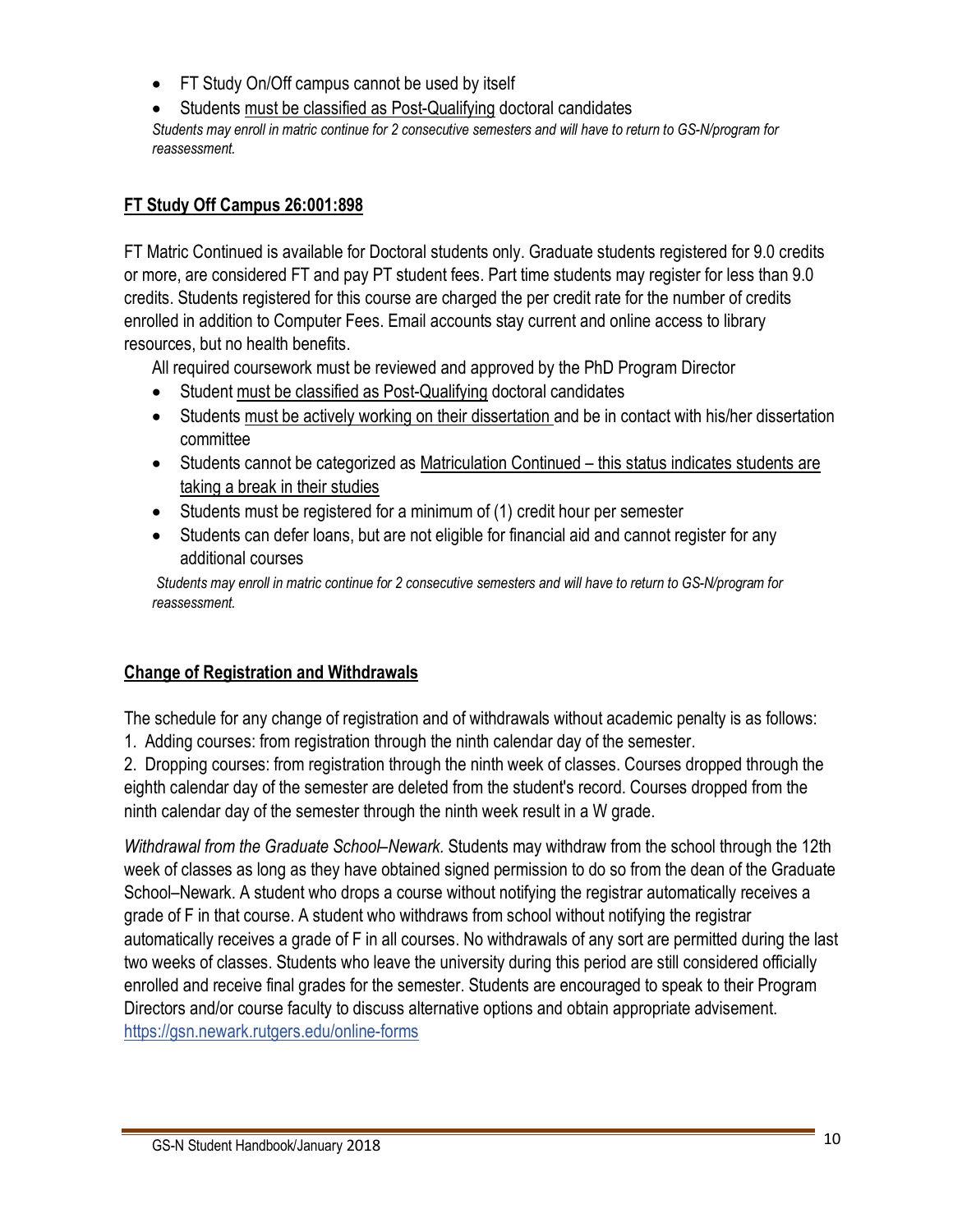### **Change of Program**

Students who wish to change their field or degree program within the Graduate School–Newark must apply to the graduate program in which they intend to pursue their degree through the Graduate Admission Website. Deadline for the fall semester is July 1; for the spring semester, it is December 1.

Students who wish to change their field of study within the Graduate School-Newark must apply to the graduate program in which they intend to pursue their degree. This should be done through the Graduate Admission Website ([http://gradstudy.rutgers.edu/\). Stu](http://gradstudy.rutgers.edu/)dents should be mindful of the program application deadlines.

For those students who seek to change their degree program (Masters to Ph.D. or Ph.D. to Masters) should seek the advisement of their graduate program director. After consulting with the program director students should submit the completed and signed *Change of Program* form to the Graduate School for final approval.

#### **Intra-Institutional Registration**

#### **Graduate Courses**

Students in the Graduate School–Newark may take courses offered by other graduate divisions of Rutgers University. To do so, students must first receive approval from the graduate program director of the program in which the course is hosted. The program director will provide you with an SPN if one is required. Then the necessary registration transaction is entered through WebReg, Rutgers' web registration system, [\(https://sims.rutgers.edu/webreg\), or](https://sims.rutgers.edu/webreg) in person at the registrar's office. Once approval is received for the intra-institutional graduate course, no additional permission is required by the Graduate School–Newark.

#### **Undergraduate Courses**

With the approval of their program director, graduate students may enroll in advanced 300- and 400-level undergraduate courses. This move may be taken as part of the regular graduate program or to remedy a deficiency in the preparation for graduate work.

Courses numbered 500 or above are designed for graduate students and normally carry credit toward a graduate degree. When a student is either permitted or required to take a course numbered below 500, a credit prefix must be entered in person at the registrar's office. Before the start of the semester in which the course is taken, written approval must be obtained from both the student's graduate program director and the dean of the graduate school before an undergraduate course can carry credit toward a graduate degree. The credit prefix appears on the permanent record as follows:

E. The undergraduate course is excluded from credit in the graduate program.

G. The undergraduate course has been approved for graduate credit.

#### **No more than 6 credits numbered below 500 may be used to fulfill requirements for an advanced degree. The only exception to this rule is the M.A.T. program.**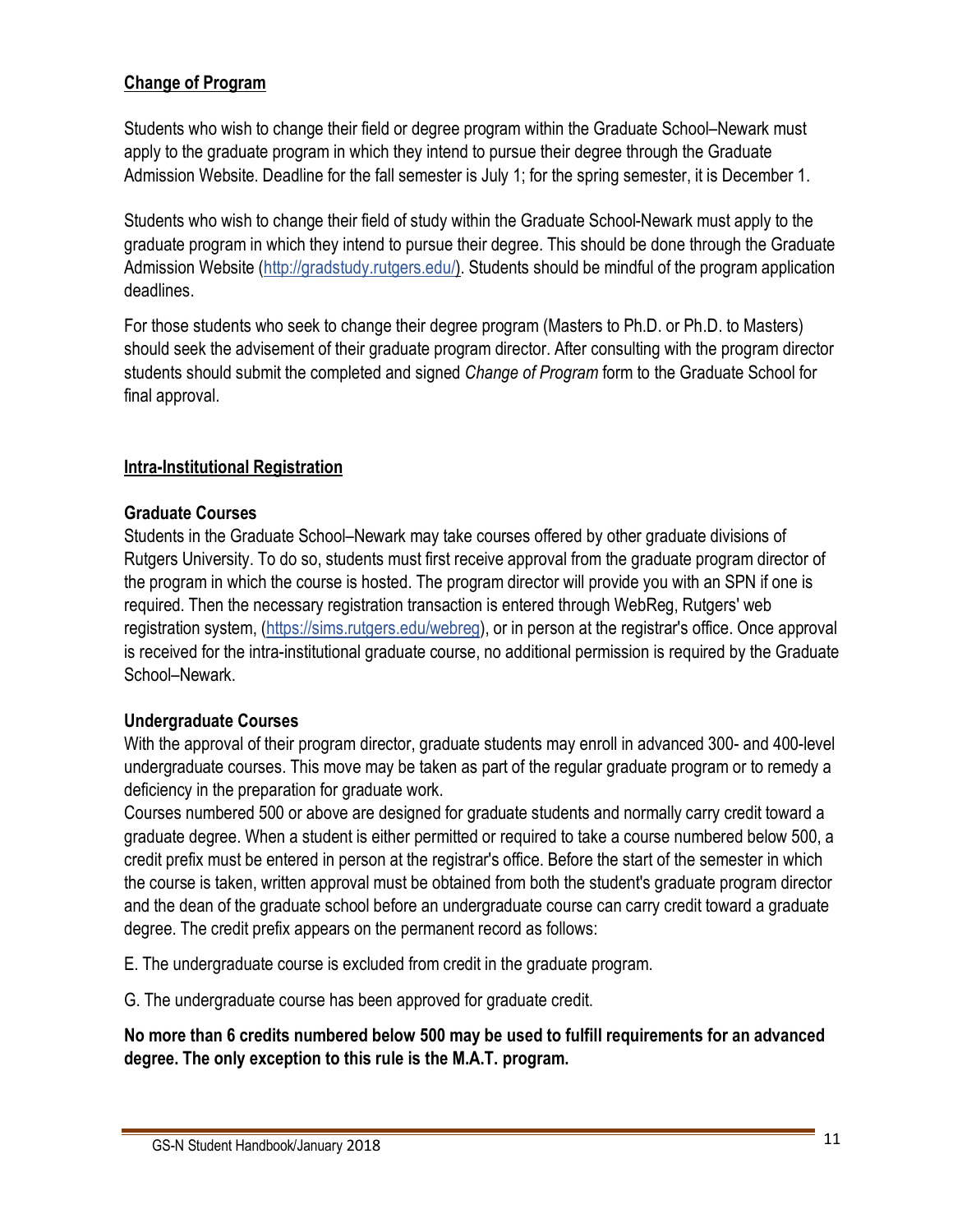### **Exchange Registration**

Matriculated graduate students may be eligible to take graduate courses at the New Jersey Institute of Technology (NJIT) or Rutgers Biomedical and Health Sciences (RBHS). Those wishing to exercise this option must:

- 1. Receive approval from their graduate program director; and
- 2. Complete the exchange form now available online at the Newark registrar's website under the printable forms link: <http://registrar.newark.rutgers.edu/graduate-exchange-registration> or see Program Director.
- 3. Students must submit to GS-N for final review and approval.

*For NJIT and RBHS courses, students must report to Rutgers' registrar (Blumenthal Hall, 3rd Floor).*

## **Courses Taken "Not-for-Credit"**

Students who wish to enroll in a graduate or a 100- through 400-level undergraduate course and perform all the assigned work without receiving credit may do so if they secure the advance approval of their advisers. When they register, they must indicate "not-for-credit" status by entering the symbol N. They must pay the normal graduate tuition fee for the course and fulfill the same requirements as other students during the semester, including the execution of any written assignments. At the end of the semester, however, they do not take the final examination, and they are assigned a grade of S (satisfactory) or U (unsatisfactory). The course and the letter grade are included on the student's record, but no credit toward a degree is given. See Grades and Records later in this chapter for information regarding credit prefixes.

### **Course Repeat Policy**

In most circumstances, graduate students may not repeat a course. In very limited special and extenuating circumstances, a graduate student who has received a C or F in a course may be approved to repeat the course. Such approval must come from both the Graduate Program Director and the Dean of the Graduate School. Under no circumstances may a course ever be repeated more than once. If a course is no longer offered, it cannot be repeated. Students may repeat up to two graduate courses. When a course has been repeated, both the original and the subsequent grade are included on the permanent record, but the credit for the course is counted only once. Both grades earned for a course will remain on the student's permanent record; but the grade received in the last attempt will be the grade that is counted in the student's GPA calculations.

#### **Auditing Courses without Registration**

Upon obtaining the permission of the instructor of the course and subject to availability of space, full-time students of the school may audit courses without registration (with the exception of online courses, which cannot be audited). It is understood that no academic credit is earned in this manner.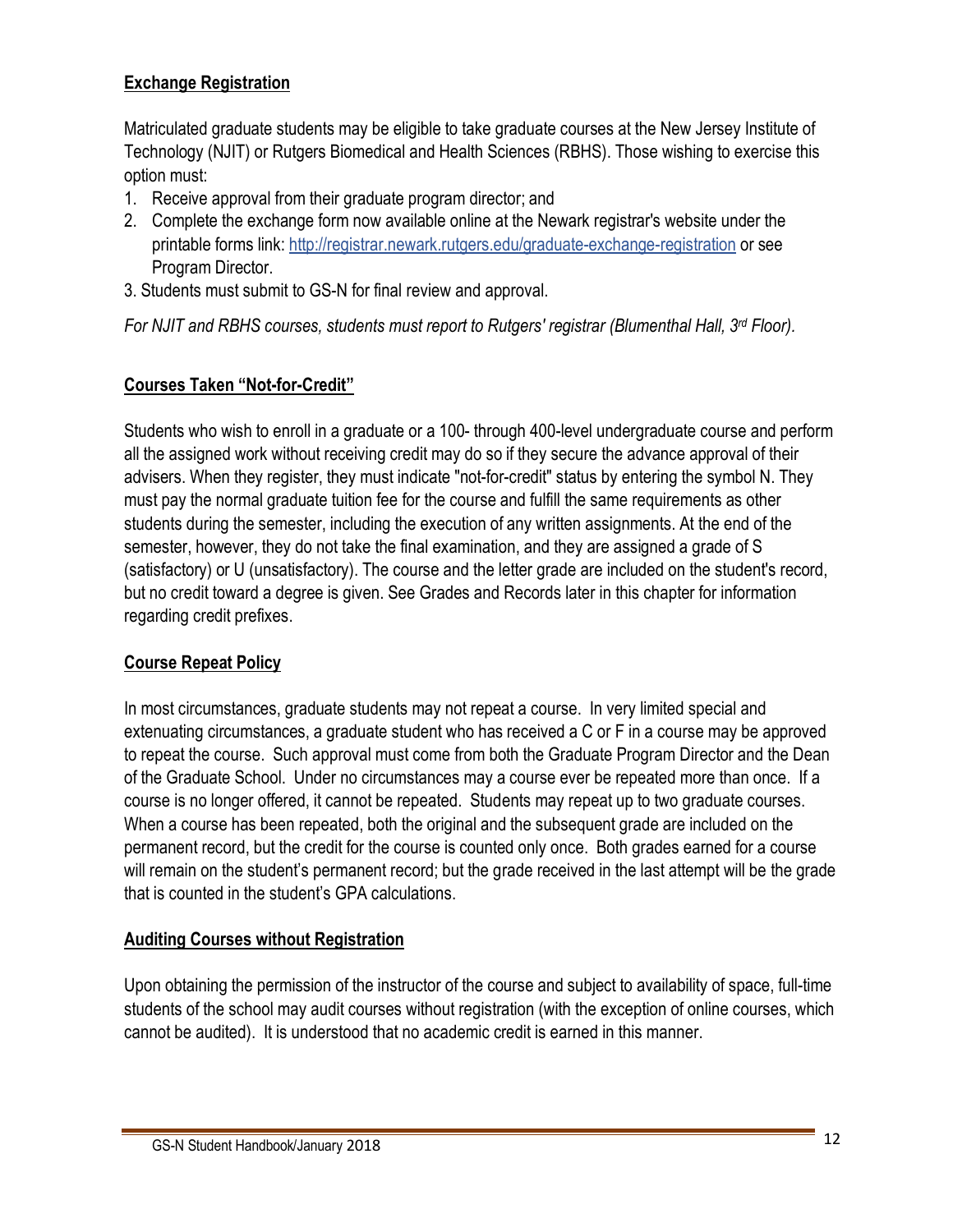### **Transfer of Credit**

The university accepts for credit graduate courses completed at other institutions, but students may apply for transfer credit only after they have completed at least 12 credits with a grade of B or better at the Graduate School–Newark. The school will consider applications for transfer of courses if the following stipulations apply:

- 1. The student must have earned a B or better in the course being transferred, and neither Pass nor Satisfactory is acceptable.
- 2. The course may not include work for a thesis, independent study, or research.
- 3. Normally, any course being transferred must form a part of the student's program in his or her field of concentration.
- 4. As a rule, the course must have been taken during the immediate six-year period before the student's qualifying examination.

**Master's**: Not more than 40 percent of the minimum required number of credits for the degree may be transferred. Subject to the recommendation of the program concerned and the approval of the dean, a student with a prior graduate degree may use as many as 12 of these credits to fulfill requirements for a subsequent master's degree.

**Ph.D.:** Students are not allowed to transfer more than 40 percent of the required minimum number of course credits. Research and independent study credits are not eligible for transfer. The faculty of a graduate program also may recommend transfer of credit earned in a graduate professional school toward a student's Ph.D. in the Graduate School–Newark. The maximum number of such credits acceptable is 50 percent of the total number of required course credits, up to a maximum of 24 credits. No credits may be transferred for research. In applying for transfer of credit, a student must obtain an official transcript of the grades to be transferred and complete a transfer of credit form. The transfer of credit form and the official transcript should be submitted to the student's program director for approval. The graduate director then submits both documents to the dean for review and final authorization. When the transfer is approved, the registrar's office records the transfer of credits on the student's transcript.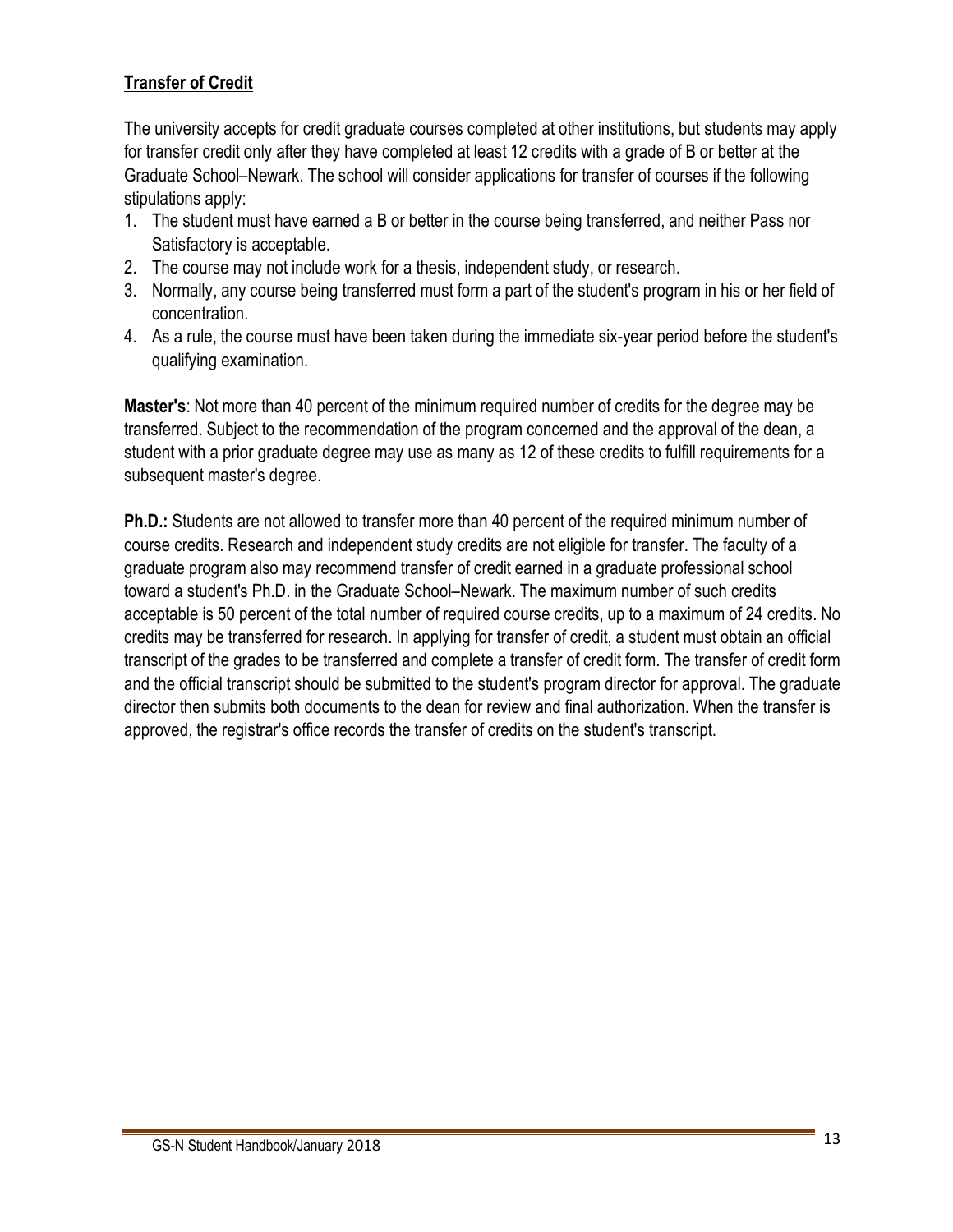# **GRADES & GRADING**

#### **Conditional Grades and Pre-Fix Symbols**

**IN** (Incomplete). May be assigned at the discretion of an instructor who believes that an extension of time is warranted for a student whose work is incomplete at the end of the semester.

**NG** (No Grade). The NG grade is assigned by the Office of the Registrar. It is used when either the faculty member has left the grade blank or the student is credited with a blank grade because of a computer error. If a student who receives an NG grade fails to clear up the problem within the following semester, the NG grade will convert to an F, and the student's cumulative grade-point average will be recalculated accordingly.

**P/NC** (Pass/No Credit). Graduate programs may offer courses on a Pass/No Credit basis. A nonnumeric grade of Pass or No Credit is assigned to any student who has registered for his or her course on this basis.

**S/U** (Satisfactory/Unsatisfactory). Used for 700-level courses of research carrying credit or in regular courses taken not-for-credit.

#### **Time Limits for Incompletes**

Work must be completed and a change of grade submitted within 12 months after the end of the course. After a year, no change may be made, and the Incomplete will remain on the student's permanent record. If a graduate student in the Graduate School–Newark has 12 or more credits of coursework incomplete (IN), he or she will **not** be permitted to register for further courses unless the dean grants a waiver.

**W** (Withdrawal). Used when a student has withdrawn with permission of the proper authority.

#### **Holds**

The privileges of registration, advance registration, receipt of a diploma at commencement, and receipt of transcripts of record are barred to students having outstanding obligations to the university. Obligations may take the form of unpaid monies, unreturned or damaged books and equipment, parking fines, other charges for which a student may become legally indebted to the university, and failure to comply with disciplinary sanctions or administrative actions. University departments and offices may place holds on registration, diplomas, and transcripts for any students having an outstanding obligation.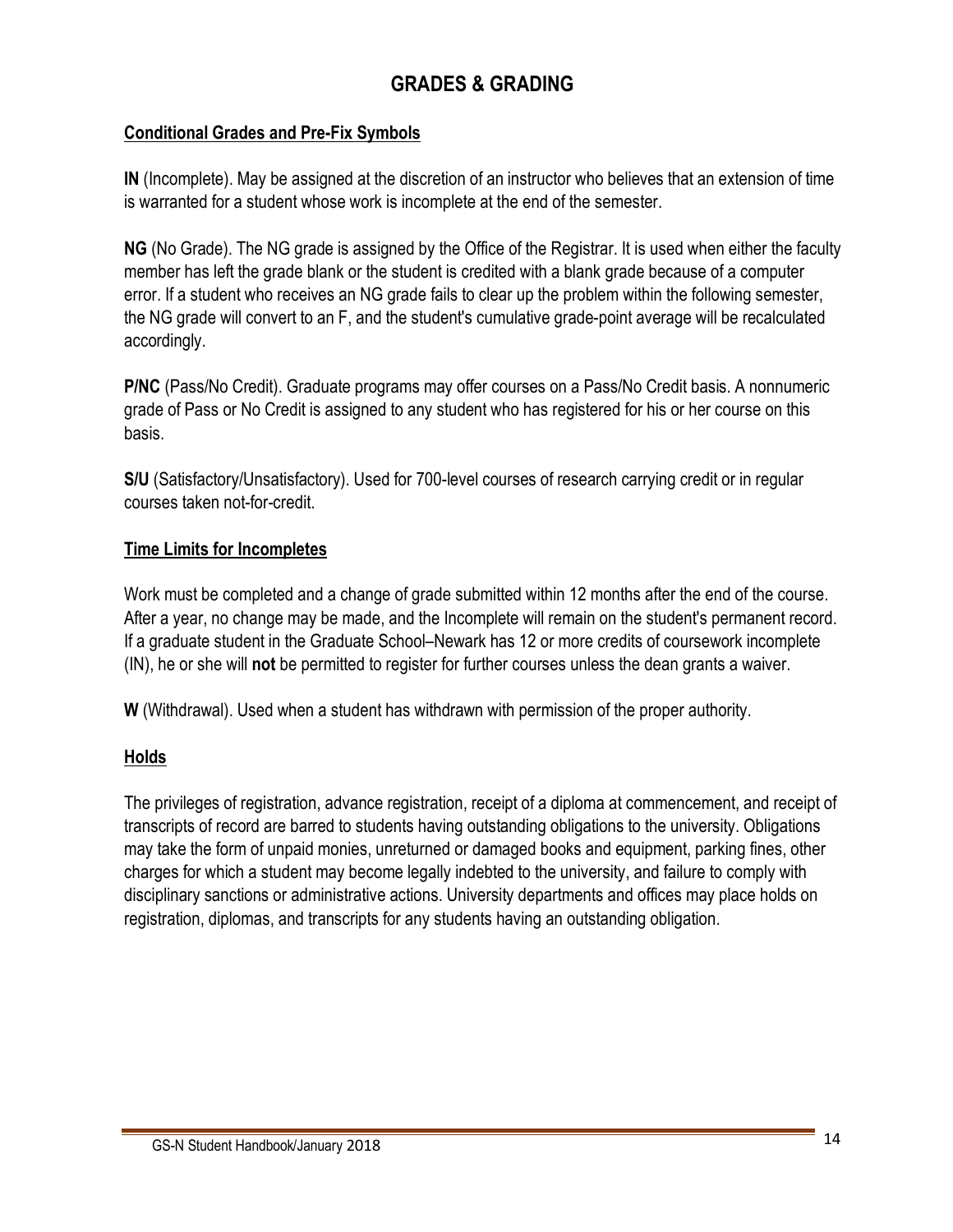#### **Student Complaints about Grades**

When possible, the Graduate School–Newark tries to handle all student complaints about grades within the graduate degree program.

First, a student with a complaint should confer informally with the instructor who recorded the grade in question. This conference shall take place within 10 school days of official notification of the grade. If the instructor and student fail to resolve the dispute, the issue becomes dead unless the student takes further action within 10 school days of meeting with the instructor. A student wishing to pursue a grade complaint must request in writing, within that 10-day period, that the director or a designate review the complaint or attempt to mediate the issue. The director or the designate has 10 school days from receiving the student's written request to consult with all parties and propose a resolution.

If this is unsuccessful, the matter shall be referred to a faculty committee, as designated in the bylaws of the program. This committee shall render a decision within 15 school days. In arriving at a decision, the committee may consult with anyone it chooses. In extraordinary cases, it may ask third parties chosen from among the faculty to review the grade in question.

Any appeal by the student from the program faculty's decision must be made by the student in writing to the dean of the Graduate School–Newark. The student has 10 days from receiving the program faculty's decision to submit an appeal and lay out the grounds for this action. The grounds for appeal are (1) technical error, (2) new information, or (3) extenuating circumstances. The dean will render a decision within 10 school days of the receipt of the appeal.

For purposes of these procedures, a school day is any day classes are in session, excluding Summer Session. The decision of the dean is final.

#### **Scholastic Standing**

Candidates for the master's and doctoral degrees must earn grades of B or better in their coursework. No more than 6 credits or 2 courses with a grade of C or C+ may be used in meeting the requirements for a master's degree or doctoral degree.

The Graduate School–Newark requires that all students maintain a minimum cumulative B or better average during each semester of study in order to remain enrolled. If a student's academic performance falls below the expected standard, the program or the school may review the record and make recommendations concerning that student's future registration in the Graduate School–Newark. Failure to maintain the minimum cumulative average may result in academic dismissal.

### **Termination of Studies**

Students may be required to terminate their graduate studies and withdraw from the Graduate School– Newark if they fail to meet the minimum requirements of the program or the school. Each student must satisfy conditional requirements established at the time of his or her admission. Failure to make continuous progress toward the attainment of the degree may constitute a basis for termination. In addition, nonadherence to the schedule of time limits for degrees may constitute a basis for termination.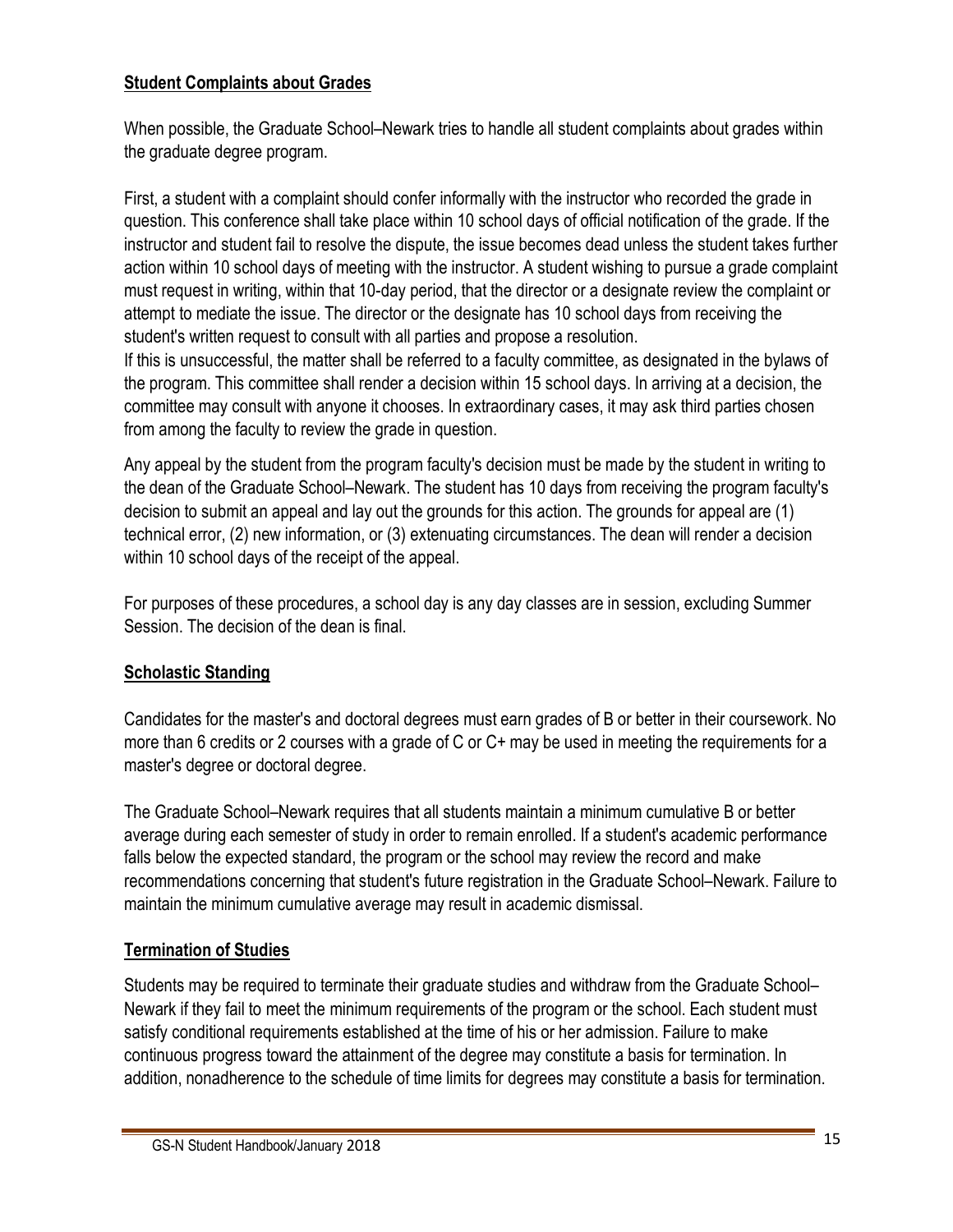When such problems occur, the program notifies the student in writing of the program's concern about his or her performance. Such a warning specifies the source of concern, the applicable program or graduate school rules at issue, and proposed actions to resolve the problem. Warnings specify when and on what basis the faculty is considering a recommendation for academic dismissal. A probationary period of one semester would be normal.

Following the probationary period, a student who fails to meet the provisions of the warning should be considered by the program faculty for dismissal. The student may be asked or may request to speak on his or her behalf at a meeting of the program faculty for that purpose. A member of the university community may assist the student in preparing his or her presentation. If the program faculty decides to dismiss the student, this decision must be issued in writing and must explain the reasons for the decision and list all warnings communicated to the student.

#### **Appeal**

A student may appeal a dismissal notice to the dean of the Graduate School–Newark. Anyone wishing to appeal a dismissal must submit that appeal in writing within 10 school days of receipt of the program faculty's decision. That appeal must state the basis for the appeal. The grounds for appeal are (1) technical error, (2) new information, or (3) extenuating circumstances. The dean, whose decision is final, shall render a decision within 10 school days of receiving the appeal. For purposes of this procedure, a school day is any day that classes are in session, excluding Summer Session.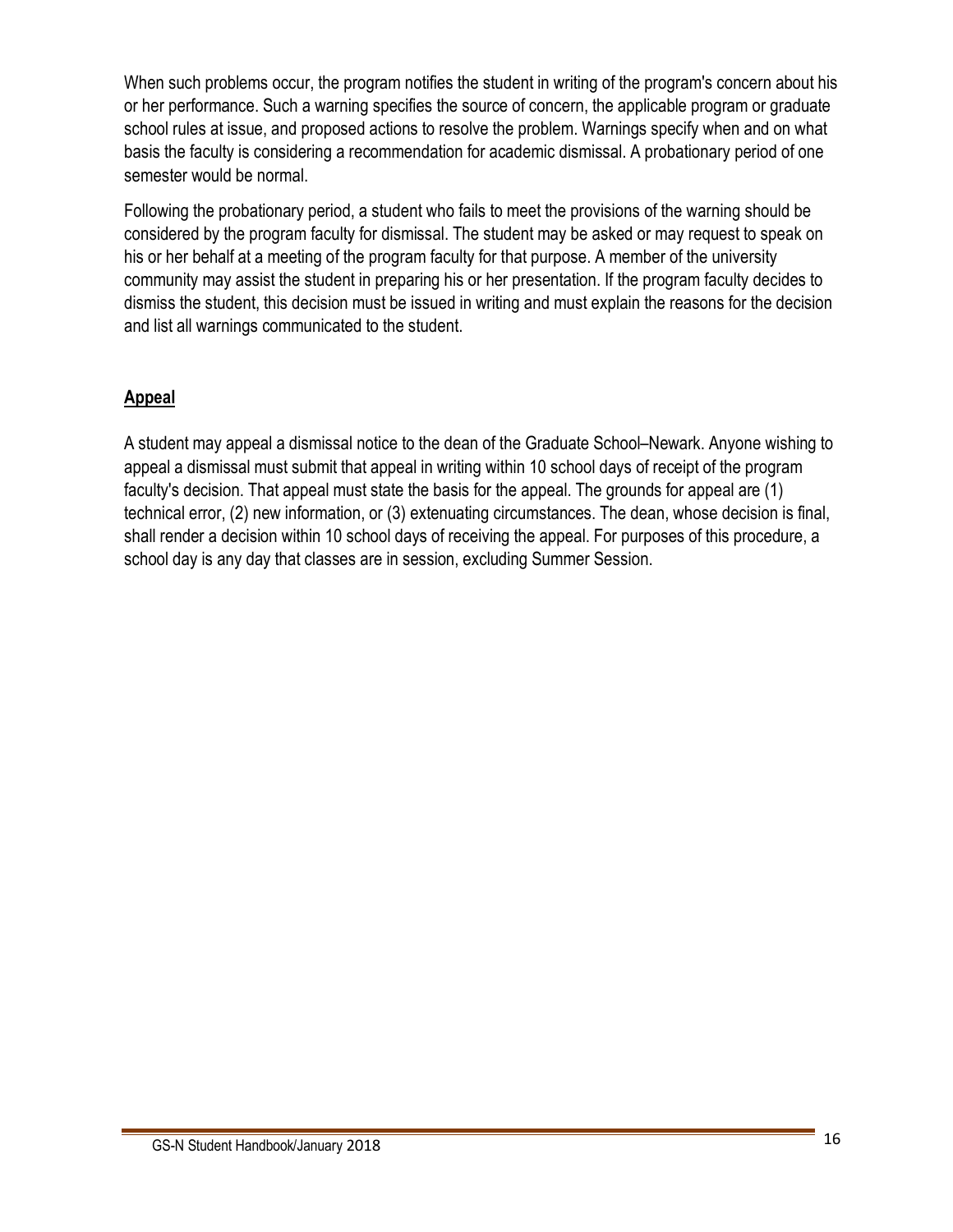# **COMPLETION OF DEGREES & GRADUATION REQUIREMENTS**

#### **Time Limits for Degree Completion**

The minimum and maximum years required to complete a degree are determined by a student's full-time or part-time status and the number of credits required for the degree. These times are as follows:

| <b>DEGREE</b>          | <b>TOTAL</b><br><b>CREDITS</b> | <b>FULL/PART-TIME</b> | <b>MINIMUM</b><br><b>TIME</b> | <b>AVERAGE</b><br>TIME | <b>MAXIMUM</b><br><b>TIME</b> |
|------------------------|--------------------------------|-----------------------|-------------------------------|------------------------|-------------------------------|
| <b>M.A., M.S.</b>      | 30                             | Full-time             | 1 Year                        | 1.5 Years              | 3 Years                       |
|                        |                                | Part-time             | 3 Years                       | 3 Years                | 3 Years                       |
| <b>Global Affairs</b>  | 40                             |                       |                               |                        |                               |
| <b>Jazz History</b>    | 36                             |                       |                               |                        |                               |
| Psychology             | 36                             |                       |                               |                        |                               |
| <b>M.A.L.S.</b>        | 30                             | Part-time             | 1 Year                        | 1.5 Years              | 3 Years                       |
| <b>M.A.T.</b>          | 30                             | Part-time             | 1 Year                        | 2.5 Years              | 5 Years                       |
| M.F.A.                 | 36                             | Full-time             | 2 Years                       | 2 Years                | 2 Years                       |
|                        |                                | Part-time             | 3 Years                       | 3 Years                | 3 Years                       |
| Ph.D.                  | 72                             | Full-time             | 3 Years                       | 5 Years                | 7 Years                       |
|                        |                                | Part-time             | 4 Years                       | 6 Years                | 8 Years                       |
| Behavioral &<br>Neural | 60                             |                       |                               |                        |                               |
| Sciences               |                                |                       |                               |                        |                               |
| Chemistry              | 60                             |                       |                               |                        |                               |
| <b>Global Affairs</b>  |                                |                       |                               |                        |                               |
| Nursing                | 66                             |                       |                               |                        |                               |

There are times when students are unable to complete their degree programs within the expected time line. As the time limit approaches we encourage students to work closely with their program directors to develop an expected timeline for completion. Students should also complete an Application for Extension of Time for Degree.

The Application for Extension of Time for Degree form must be completed when the student's degree will not be attained within the expected time limit of seven years. It is up to the student, as well as the program director, to be aware when this time limit is approaching. The form is valid for one year only and must be filed again if further extensions are needed. The Application for Extension of Time is available at <https://gsn.newark.rutgers.edu/Doctoral%20Candidate%20Information>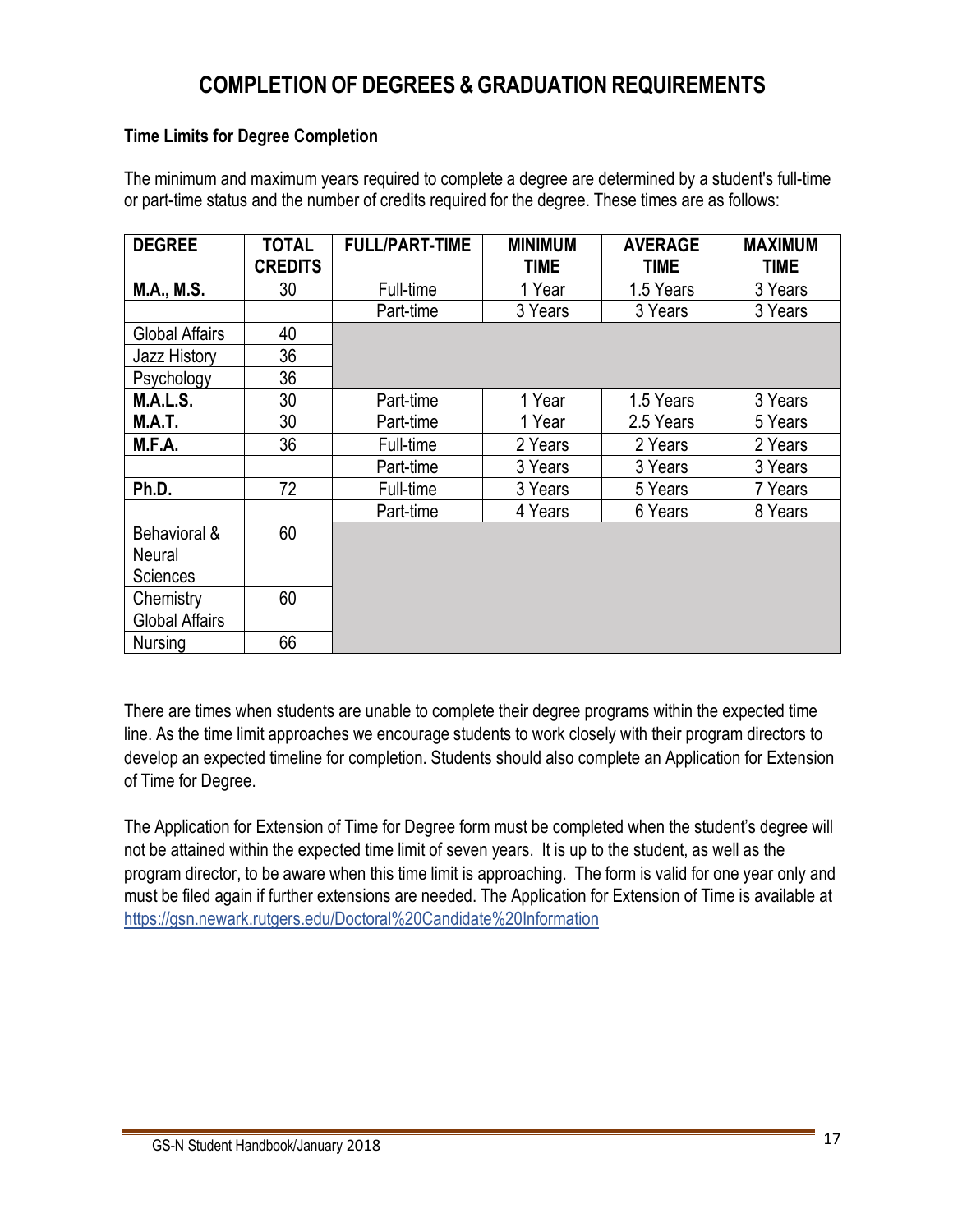#### **Graduation**

When entering their final semester, candidates who anticipate faculty recommendation for conferral of the degree are required to follow the procedures listed below.

- 1. Ensure that all academic requirements have been or will be completed.
- 2. Make certain that related fees and any outstanding debts to the university are paid.
- 3. Submit an application for admission to candidacy.
- 4. Submit a diploma application at

[https://grad.admissions.rutgers.edu/Diploma/Login.aspx?ReturnUrl=%2fdiploma. Th](https://grad.admissions.rutgers.edu/Diploma/Login.aspx?ReturnUrl=%2fdiploma)e degree cannot be conferred as scheduled and graduation will be delayed if this application is submitted after the deadline. If the deadline passes, students will have to submit their application for the next graduation date.

#### **Grading Rubric**

Graduate students are graded in each course at the end of each semester as follows:

| Grade | <b>Definition</b> | <b>Numerical</b><br><b>Equivalent</b> |  |
|-------|-------------------|---------------------------------------|--|
|       | Outstanding       | 4.U                                   |  |
| $B+$  |                   | 3.5                                   |  |
|       | Good              | 3.C                                   |  |
|       |                   | 2.5                                   |  |
|       | Satisfactory      | 2 <sub>1</sub>                        |  |
|       | Failure           |                                       |  |

#### **Requirements and Deadlines for Ph.D. Candidates**

All forms are available on the web (graduation/completion) and must be submitted by the dates listed below:

| Diploma<br><b>Date</b> | <b>Diploma</b><br><b>Application</b><br><b>Deadline</b> | <b>Degree</b><br><b>Requirements</b><br><b>Deadline</b> |  |
|------------------------|---------------------------------------------------------|---------------------------------------------------------|--|
| October                | August 1                                                | October 1                                               |  |
| January                | November 1                                              | January 4                                               |  |
| May                    | March 1                                                 | May                                                     |  |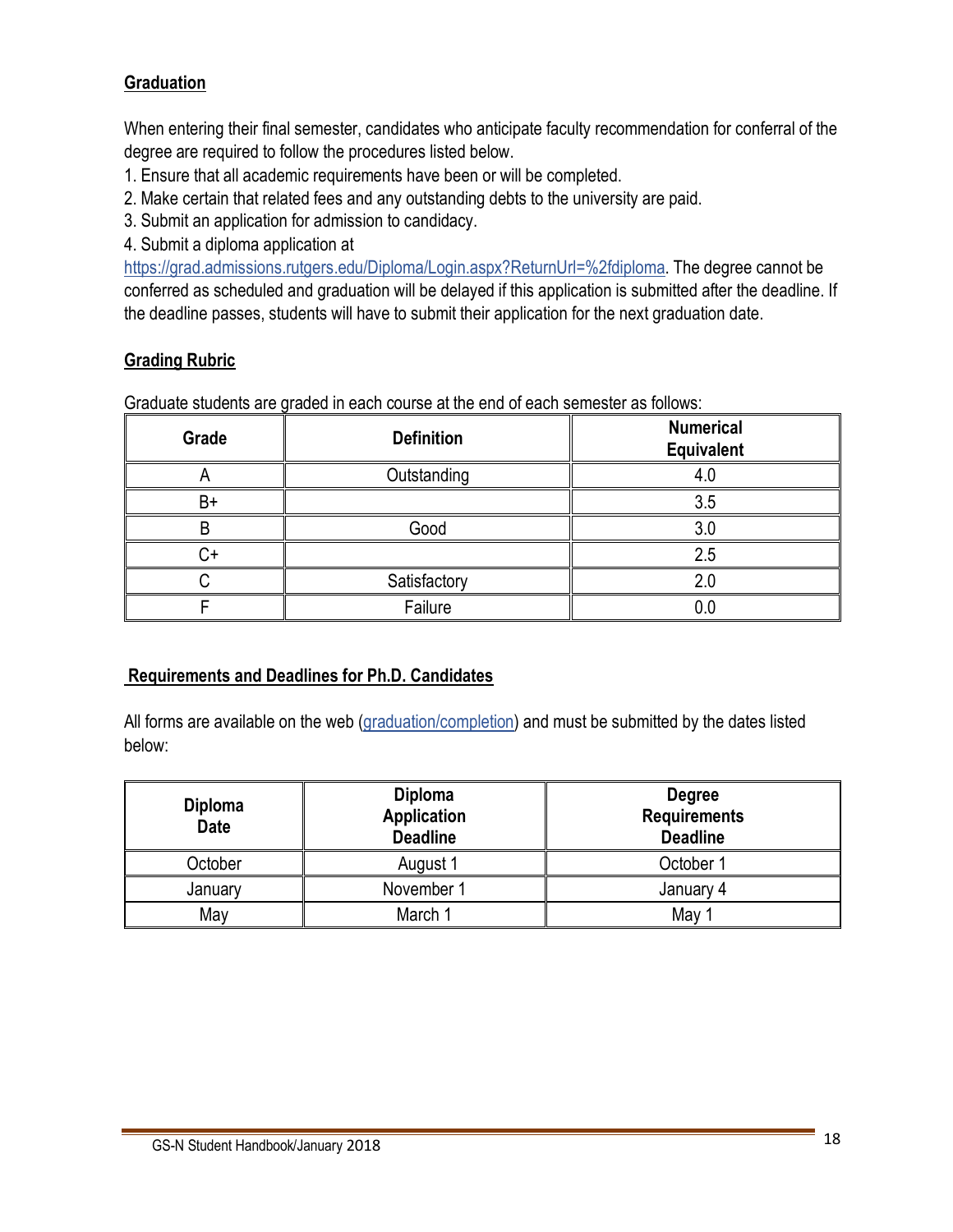#### **The process to apply for graduation is as follows for Ph.D. students.**



- 1. Registration: Up until the degree is awarded, students must remain matriculated or must have continuous registration.
	- Students applying for an October degree do NOT have to register for the Fall semester as the degree is awarded October 1sr. Doctoral students must defend by September 1st, this will give them ample time to edit their dissertation as needed and submit their electronic dissertation.
	- Students applying for a January degree, MUST register for the current Fall semester but not the Spring term as the degree is awarded mid-January. Doctoral students must *defend by December 1st*, this will give them ample time to edit their dissertation as needed and submit their electronic dissertation.
	- Students applying for a May degree must register for the Spring term. Doctoral students must defend by April 1st (**no exception**), this will give them ample time to edit their dissertation as needed and submit their electronic dissertation.
- 2. Diploma Application: Online submission only.
- 3. Application for Admission to Candidacy is to be submitted to the dean's office upon completion of the qualifying examination and the Dissertation Defense Report is to be submitted to the Graduate School Dean's Office after your defense with all the required signatures.
- 4. Title Pages: Two hard copy title pages with the original signatures (in **BLACK** ink) of all your doctoral dissertation committee members must be submitted to the Graduate School Dean's Office. The title pages must be printed on 8  $\frac{1}{2}$ " x 11" white paper. The date on the title pages must be the degree date (October, January, or May followed by the year).
- 5. Electronic Doctoral Dissertation Instructions: Guide for Preparing and Uploading:
	- Please confirm that your dissertation adheres to the approved Rutgers format as indicated in the instructions at the link above. Dissertations that do not conform to the required Rutgers format will not be accepted.
- 6. Your approved dissertation must be converted to a PDF file and then uploaded online to the Rutgers Libraries' Electronic Theses and Dissertations web-site for permanent record. Upload to <https://etd.libraries.rutgers.edu> before the corresponding deadline.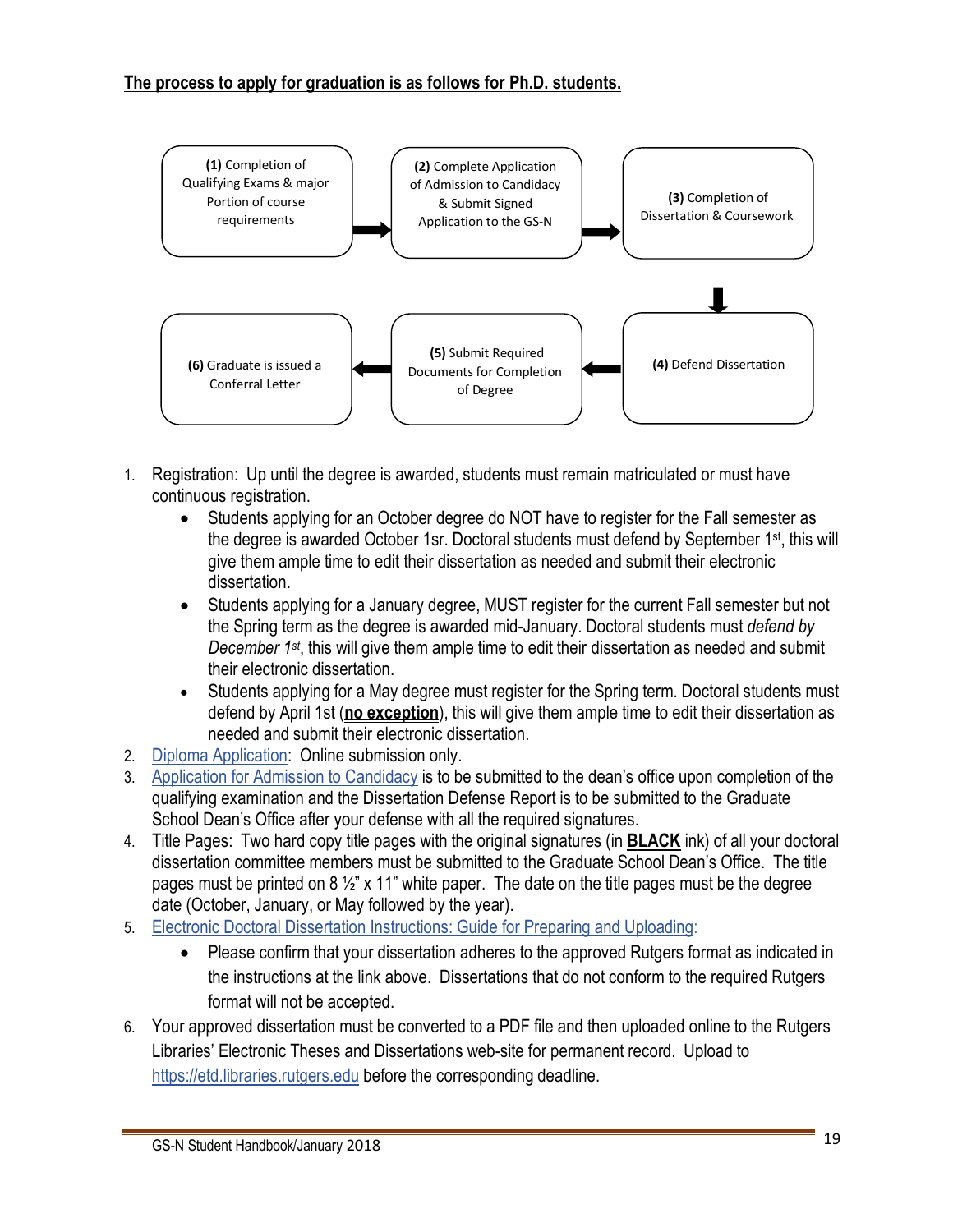- 7. Embargo Request Form: If the publication of your dissertation is to be delayed (e.g., if it contains unpublished data), please complete this form and submit to the dean's office with your advisor's signature. If you are unsure whether your dissertation publication should be delayed, please discuss with your advisor.
- 8. Survey of Earned Doctorates: Link to the Survey of Earned Doctorates (SED).
- 9. ProQuest Agreement Form: This form covers traditional publishing with a fee and copyright application. Participation is optional. Participating students should complete the form and attach checks (payable to ProQuest) required for fee payment. Students who choose not to participate should indicate such on Page 4 of the form by writing "Not Participating" or "Not Interested", sign the page, and submit to the dean's office.
	- Each student should consult their graduate director for specific '*academic requirements*' for their specific program.
	- Each student is responsible for their degree requirements. Students are advised to obtain a copy of their transcript from the registrar's office and to contact the Dean's Office immediately if there appears to be any discrepancies.
	- Conferral of degrees and diplomas occurs three times per year, in October, January and May. Students who file the applications and complete all other requirements for the degree by the announced October or January dates will have a diploma dated for the respective month.
	- Interim Certificates should be requested in writing to the Dean of the Graduate School Newark.
	- The school withholds diplomas from any student who is under financial obligation to the university. The electronic diploma application can be accessed at: [https://grad.admissions.rutgers.edu/Diploma/Login.aspx?ReturnUrl=%2fdiploma.](https://grad.admissions.rutgers.edu/Diploma/Login.aspx?ReturnUrl=%2fdiploma)

### **Requirements & Deadlines for Masters Candidates**

A student's academic degree requirements will be given consideration only if **BOTH APPLICATIONS**  listed below are completed and submitted by the following deadlines*.* 

| TO BE ELIGIBLE FOR:                                                 | <b>OCTOBER</b><br><b>DEGREE</b> | <b>JANUARY</b><br><b>DEGREE</b> | <b>MAY DEGREE</b> |
|---------------------------------------------------------------------|---------------------------------|---------------------------------|-------------------|
| <b>DIPLOMA APPLICATION</b> must be filed in<br>the dean's office by | August 1                        | November 1                      | March 1.          |
| <b>CANDIDACY APPLICATION</b>                                        |                                 |                                 |                   |
| must be filed along with thesis in the<br>dean's office by:         | October 1                       | January 4                       | May 1             |